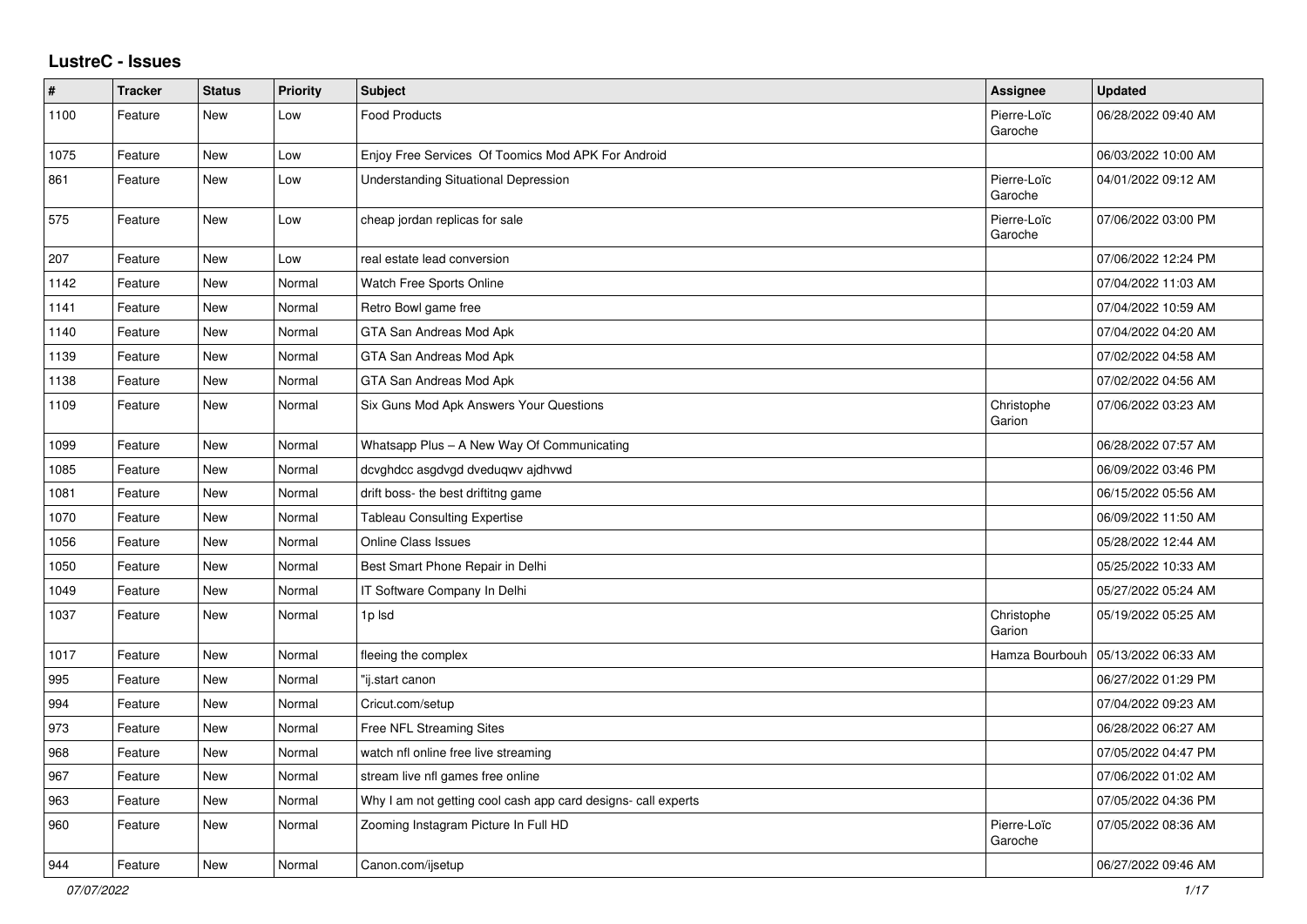| $\vert$ # | <b>Tracker</b> | <b>Status</b> | <b>Priority</b> | <b>Subject</b>                                                           | Assignee               | <b>Updated</b>      |
|-----------|----------------|---------------|-----------------|--------------------------------------------------------------------------|------------------------|---------------------|
| 927       | Feature        | <b>New</b>    | Normal          | What Is The Right Way To Troubleshoot Cash App Transfer Failed Problems? |                        | 04/12/2022 05:54 AM |
| 919       | Feature        | <b>New</b>    | Normal          | How can I check my Cash App card balance by dialing a number?            |                        | 04/10/2022 09:07 AM |
| 904       | Feature        | <b>New</b>    | Normal          | Laora seeck                                                              |                        | 07/06/2022 02:10 PM |
| 903       | Feature        | <b>New</b>    | Normal          | Good game                                                                |                        | 04/11/2022 08:39 AM |
| 902       | Feature        | <b>New</b>    | Normal          | salo717                                                                  |                        | 05/18/2022 10:35 AM |
| 901       | Feature        | New           | Normal          | good game ever                                                           |                        | 07/05/2022 02:31 PM |
| 900       | Feature        | <b>New</b>    | Normal          | good game ever                                                           |                        | 04/02/2022 11:59 AM |
| 899       | Feature        | <b>New</b>    | Normal          | Application of Optical Fiber Gyroscope                                   | Christophe<br>Garion   | 04/02/2022 11:23 AM |
| 896       | Feature        | New           | Normal          | Application of North Finder in Mining Industry                           | Xavier Thirioux        | 07/06/2022 02:02 PM |
| 894       | Feature        | <b>New</b>    | Normal          | Need phd dissertation help in UK                                         |                        | 07/07/2022 12:14 AM |
| 879       | Feature        | <b>New</b>    | Normal          | Best Garage Door Repair in Massachusetts                                 |                        | 04/01/2022 09:16 AM |
| 877       | Feature        | New           | Normal          | <b>Exness Broker Review</b>                                              |                        | 04/01/2022 09:12 AM |
| 868       | Feature        | <b>New</b>    | Normal          | What Is the Role of a Graphic Designer?                                  | Pierre-Loïc<br>Garoche | 04/01/2022 09:12 AM |
| 866       | Feature        | New           | Normal          | Northern Ireland Dissertation Writing Service                            | Pierre-Loïc<br>Garoche | 04/01/2022 09:12 AM |
| 848       | Feature        | <b>New</b>    | Normal          | Online Classes Assistance                                                |                        | 04/01/2022 08:57 AM |
| 847       | Feature        | New           | Normal          | Canon.com/ijsetup                                                        |                        | 04/01/2022 09:08 AM |
| 846       | Feature        | <b>New</b>    | Normal          | ij.start canon                                                           |                        | 04/01/2022 08:58 AM |
| 845       | Feature        | <b>New</b>    | Normal          | canon.com/ijsetup                                                        |                        | 04/01/2022 08:58 AM |
| 824       | Feature        | <b>New</b>    | Normal          | How to watch Fox News on my Smart TV or similar devices?                 | Pierre-Loïc<br>Garoche | 06/27/2022 08:32 PM |
| 823       | Feature        | New           | Normal          | How much does Disney Plus cost?                                          | Pierre-Loïc<br>Garoche | 06/27/2022 04:05 AM |
| 813       | Feature        | <b>New</b>    | Normal          | Canon.com/ijsetup                                                        |                        | 06/28/2022 05:15 PM |
| 812       | Feature        | <b>New</b>    | Normal          | canon.com/ijsetup                                                        |                        | 07/04/2022 08:21 PM |
| 810       | Feature        | <b>New</b>    | Normal          | how to remove viruses from a phone                                       |                        | 07/04/2022 07:35 PM |
| 806       | Feature        | <b>New</b>    | Normal          | Go everywhere thanks to mapquest driving directions                      |                        | 07/03/2022 01:42 AM |
| 794       | Feature        | New           | Normal          | Safe place to buy fifa coins                                             |                        | 07/05/2022 10:14 AM |
| 779       | Feature        | New           | Normal          | Latest Whatsapp groups for Teens                                         | Pierre-Loïc<br>Garoche | 07/04/2022 09:11 AM |
| 756       | Feature        | New           | Normal          | Your one-stop destination for the thesis writing service                 |                        | 06/27/2022 05:46 PM |
| 740       | Feature        | New           | Normal          | Online Thesis Help USA                                                   |                        | 07/05/2022 11:29 PM |
| 725       | Feature        | New           | Normal          | What are memo writing services design                                    |                        | 07/04/2022 10:27 AM |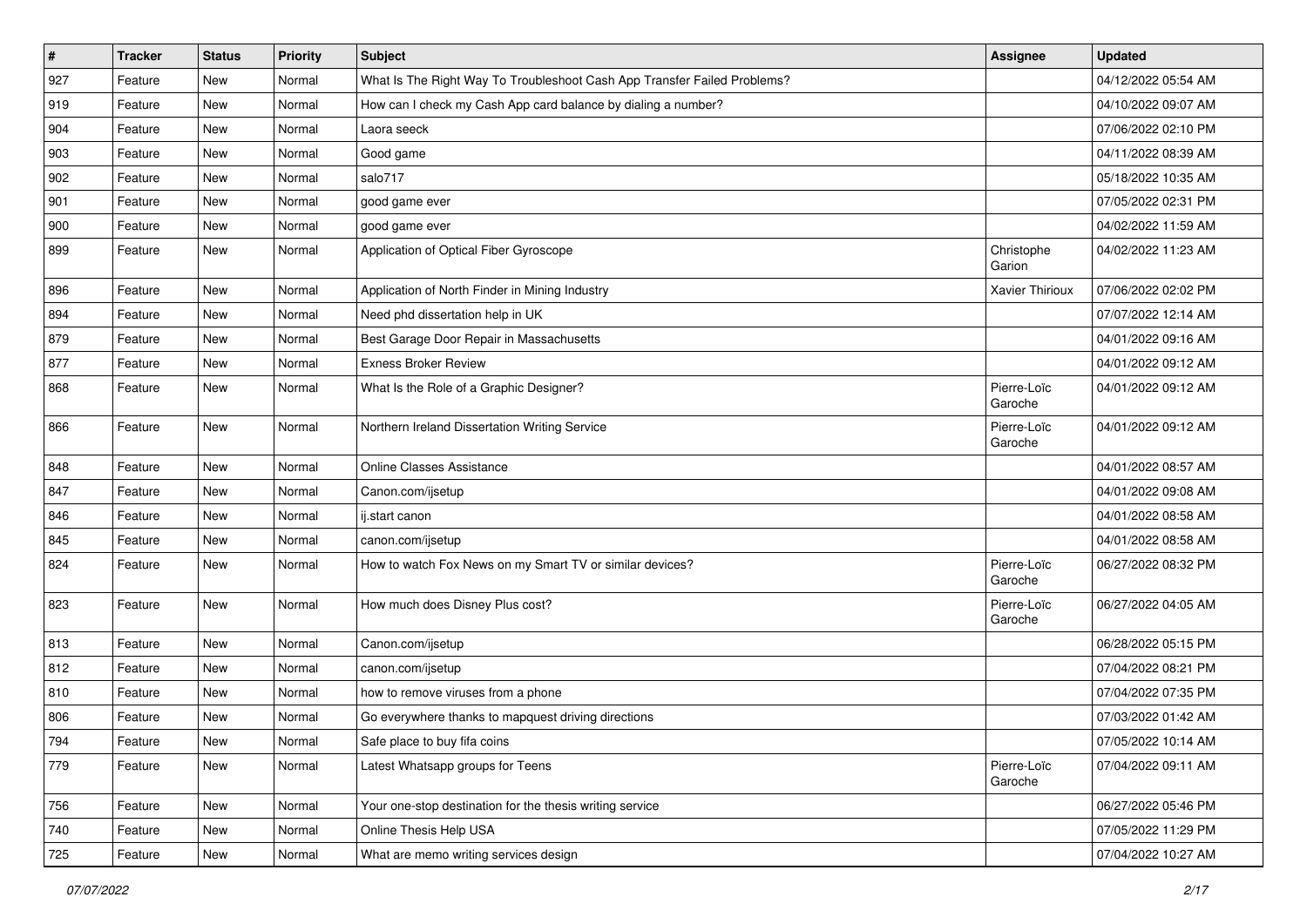| $\pmb{\#}$ | <b>Tracker</b> | <b>Status</b> | <b>Priority</b> | Subject                                                                   | <b>Assignee</b>        | <b>Updated</b>      |
|------------|----------------|---------------|-----------------|---------------------------------------------------------------------------|------------------------|---------------------|
| 698        | Feature        | New           | Normal          | Connect with cash app representative to ask about cash app flip scam      |                        | 07/05/2022 05:46 AM |
| 693        | Feature        | <b>New</b>    | Normal          | How To Get My Money Back From The Cash App To Your Wallet?                |                        | 07/04/2022 05:41 PM |
| 683        | Feature        | New           | Normal          | Game creation                                                             |                        | 07/04/2022 05:02 PM |
| 680        | Feature        | New           | Normal          | Word Jewels 2                                                             |                        | 07/06/2022 01:06 AM |
| 669        | Feature        | New           | Normal          | Nursing Assignment Help                                                   |                        | 07/02/2022 05:58 PM |
| 665        | Feature        | New           | Normal          | Look for a dedicated help with finance assignment                         |                        | 07/06/2022 12:35 PM |
| 654        | Feature        | New           | Normal          | Peach Health Benefits                                                     |                        | 07/06/2022 01:22 AM |
| 649        | Feature        | New           | Normal          | <b>Pear Health Benefits</b>                                               |                        | 07/05/2022 11:03 AM |
| 648        | Feature        | New           | Normal          | <b>Plum Health Benefits</b>                                               |                        | 07/02/2022 01:06 PM |
| 647        | Feature        | New           | Normal          | <b>Cranberry Health Benefits</b>                                          |                        | 07/05/2022 02:29 PM |
| 646        | Feature        | New           | Normal          | Collaborative Research Group                                              |                        | 06/29/2022 09:46 AM |
| 637        | Feature        | New           | Normal          | Why do the Outlook rules not work in my account?                          |                        | 07/02/2022 06:55 AM |
| 611        | Feature        | New           | Normal          | Buy All Modafinil & Armodafinil Tablets @Buy Modafinil US                 |                        | 07/04/2022 03:51 PM |
| 610        | Feature        | New           | Normal          | CheapestMedsShop 100% Safe Medicines Online in USA UK & AUS.              |                        | 07/04/2022 06:12 PM |
| 608        | Feature        | New           | Normal          | How To Do Hotmail Password Reset Without Phone Number?                    |                        | 06/28/2022 07:39 AM |
| 606        | Feature        | New           | Normal          | Play unblocked cookie crush 3                                             | Pierre-Loïc<br>Garoche | 07/05/2022 09:05 PM |
| 605        | Feature        | New           | Normal          | What will the future of logo design be like?                              |                        | 07/04/2022 04:20 AM |
| 594        | Feature        | New           | Normal          | How does research proposal help online make it easy for me?               |                        | 07/05/2022 12:20 PM |
| 572        | Feature        | New           | Normal          | New features of WhatsApp Plus on Android phones                           | Pierre-Loïc<br>Garoche | 07/05/2022 06:45 AM |
| 558        | Feature        | New           | Normal          | <b>Stunning Classic Sofas</b>                                             |                        | 07/05/2022 01:46 AM |
| 557        | Feature        | New           | Normal          | <b>Business Law Assignment Help</b>                                       |                        | 07/03/2022 06:40 AM |
| 552        | Feature        | New           | Normal          | Radio rfm and the benefits of radio rfm                                   |                        | 07/03/2022 12:38 AM |
| 546        | Feature        | New           | Normal          | Quickbooks Error                                                          |                        | 07/05/2022 04:14 AM |
| 545        | Feature        | New           | Normal          | Best Canvas Print Company                                                 |                        | 07/05/2022 10:13 PM |
| 543        | Feature        | New           | Normal          | Get tech assistance with customer support on ATT Yahoo email login issue. |                        | 07/07/2022 01:51 AM |
| 527        | Feature        | New           | Normal          | My Teachers                                                               |                        | 07/07/2022 02:28 AM |
| 522        | Feature        | New           | Normal          | Can You Check App Limits, If Cash app won't let me send money?            |                        | 07/02/2022 01:00 AM |
| 521        | Feature        | New           | Normal          | Check out the Cash app Card balance for an overdraft.                     | Pierre-Loïc<br>Garoche | 07/07/2022 01:07 AM |
| 511        | Feature        | New           | Normal          | Fashion                                                                   | Anonymous              | 07/04/2022 04:49 AM |
| 510        | Feature        | New           | Normal          | Fashion                                                                   | Anonymous              | 07/06/2022 01:19 AM |
| 509        | Feature        | New           | Normal          | Fashion                                                                   | Anonymous              | 07/04/2022 01:59 PM |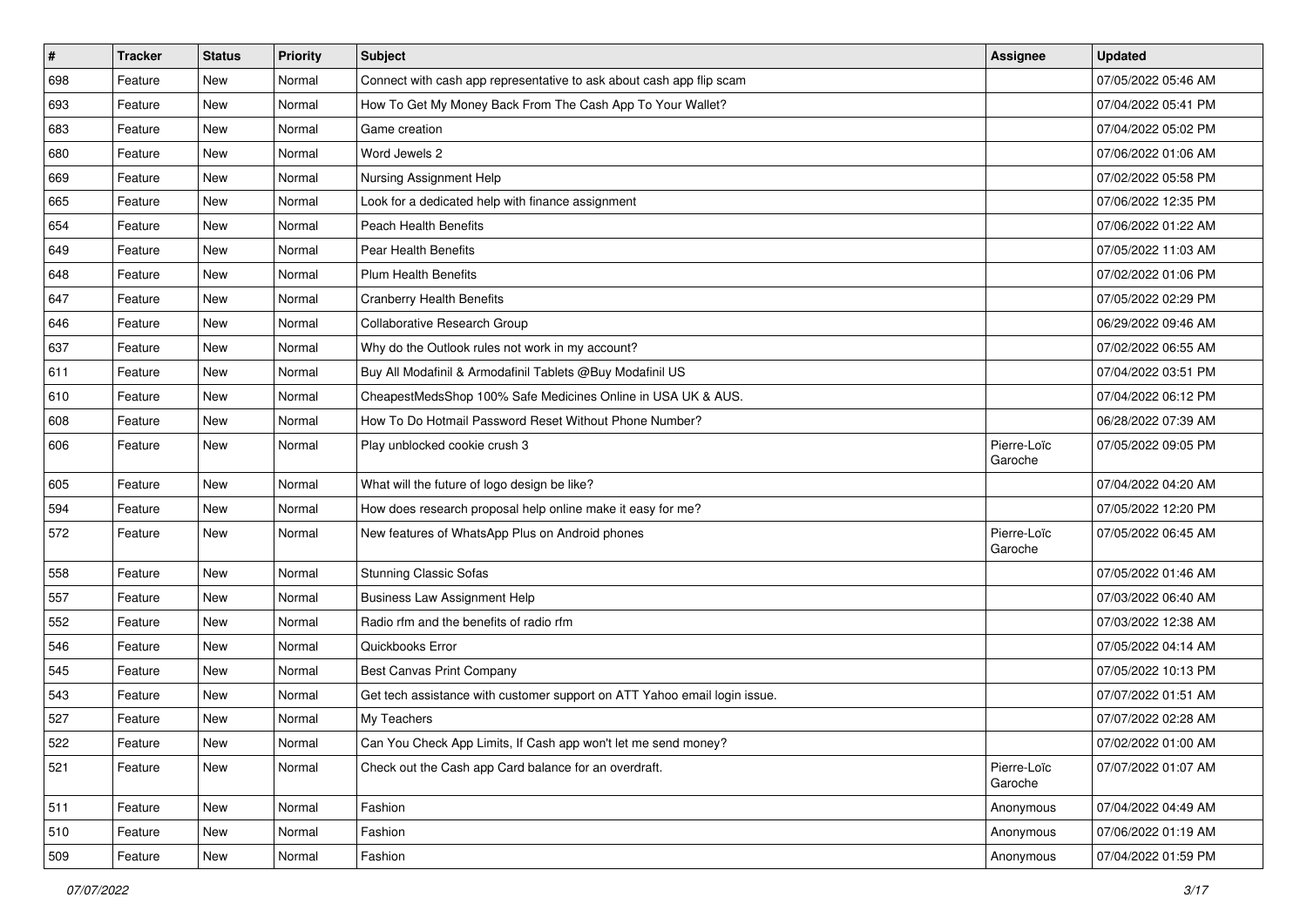| $\sharp$ | <b>Tracker</b> | <b>Status</b> | <b>Priority</b> | Subject                                                         | <b>Assignee</b>        | <b>Updated</b>      |
|----------|----------------|---------------|-----------------|-----------------------------------------------------------------|------------------------|---------------------|
| 499      | Feature        | New           | Normal          | Discover The Premium Features Of Spotify Mod Apk                |                        | 07/06/2022 08:33 PM |
| 491      | Feature        | <b>New</b>    | Normal          | Automatically download and paste Reddit wallpapers into Windows |                        | 07/06/2022 02:13 PM |
| 478      | Feature        | New           | Normal          | Is it safe to install third-party WhatsApp GB?                  |                        | 07/06/2022 04:12 PM |
| 281      | Feature        | New           | Normal          | what are the types of Ringtones?                                | Anonymous              | 07/06/2022 03:15 AM |
| 277      | Feature        | <b>New</b>    | Normal          | Nike Dunks Replica                                              |                        | 04/01/2022 08:19 AM |
| 276      | Feature        | New           | Normal          | Nike Dunks Replica                                              |                        | 04/01/2022 08:19 AM |
| 272      | Feature        | New           | Normal          | Fashion                                                         |                        | 07/05/2022 07:06 AM |
| 271      | Feature        | New           | Normal          | Fashion                                                         |                        | 07/05/2022 08:55 AM |
| 263      | Feature        | New           | Normal          | Wrecked Car Is Nothing But A Worthless                          | Pierre-Loïc<br>Garoche | 07/06/2022 01:35 PM |
| 255      | Feature        | New           | Normal          | best doctor for psoriasis                                       |                        | 07/07/2022 12:13 AM |
| 254      | Feature        | New           | Normal          | best ayurvedic treatment for psoriasis                          |                        | 04/01/2022 08:13 AM |
| 243      | Feature        | <b>New</b>    | Normal          | Reconstruir la pandilla de la mafia en Gangstar Vegas MOD APK   |                        | 07/04/2022 05:50 AM |
| 242      | Feature        | New           | Normal          | Descripción de Torque Pro MOD APK para Android                  |                        | 07/06/2022 11:46 AM |
| 241      | Feature        | New           | Normal          | How to get a complete solution of Big Ideas Math Answers?       |                        | 04/01/2022 08:15 AM |
| 240      | Feature        | New           | Normal          | Juego interesante de Dragon Ball Legends MOD APK                |                        | 07/04/2022 06:19 PM |
| 237      | Feature        | New           | Normal          | HP Printer Assistant Software   Download & Install HP Assistant |                        | 07/06/2022 09:20 PM |
| 229      | Feature        | <b>New</b>    | Normal          | How To Delete Cash App Account? - Check Out the Steps In Detail |                        | 06/28/2022 07:06 PM |
| 224      | Feature        | New           | Normal          | Instant Personal Loan                                           | Pierre-Loïc<br>Garoche | 06/28/2022 04:40 PM |
| 220      | Feature        | <b>New</b>    | Normal          | essay writing services                                          |                        | 07/06/2022 01:36 PM |
| 214      | Feature        | New           | Normal          | Five Christmas Apps For Apple Users                             |                        | 07/06/2022 10:34 AM |
| 212      | Feature        | New           | Normal          | How good is the market for gaming mobile apps at the moment?    |                        | 05/17/2022 11:09 AM |
| 204      | Feature        | New           | Normal          | New Car Tyres                                                   |                        | 04/01/2022 08:40 AM |
| 186      | Feature        | New           | Normal          | homoeobazaar                                                    |                        | 06/28/2022 04:29 PM |
| 180      | Feature        | New           | Normal          | homoeobazaar                                                    |                        | 07/05/2022 09:59 AM |
| 177      | Feature        | New           | Normal          | HD lace silky straight human hair wig                           |                        | 04/01/2022 08:41 AM |
| 175      | Feature        | New           | Normal          | All About Cash App Transfer Fail Problems                       |                        | 07/07/2022 02:12 AM |
| 174      | Feature        | New           | Normal          | Digital Marketing Philadelphia                                  |                        | 07/04/2022 03:52 PM |
| 173      | Feature        | New           | Normal          | private limited company registration                            |                        | 07/02/2022 04:39 PM |
| 172      | Feature        | New           | Normal          | pgdm colleges in bangalore                                      |                        | 06/30/2022 09:28 AM |
| 171      | Feature        | New           | Normal          | loan management system                                          |                        | 07/07/2022 01:46 AM |
| 170      | Feature        | New           | Normal          | top mba colleges in bangalore                                   |                        | 07/04/2022 02:46 AM |
| 151      | Feature        | New           | Normal          | Law Essay Writing Service - Assignments Planet                  |                        | 07/04/2022 03:47 PM |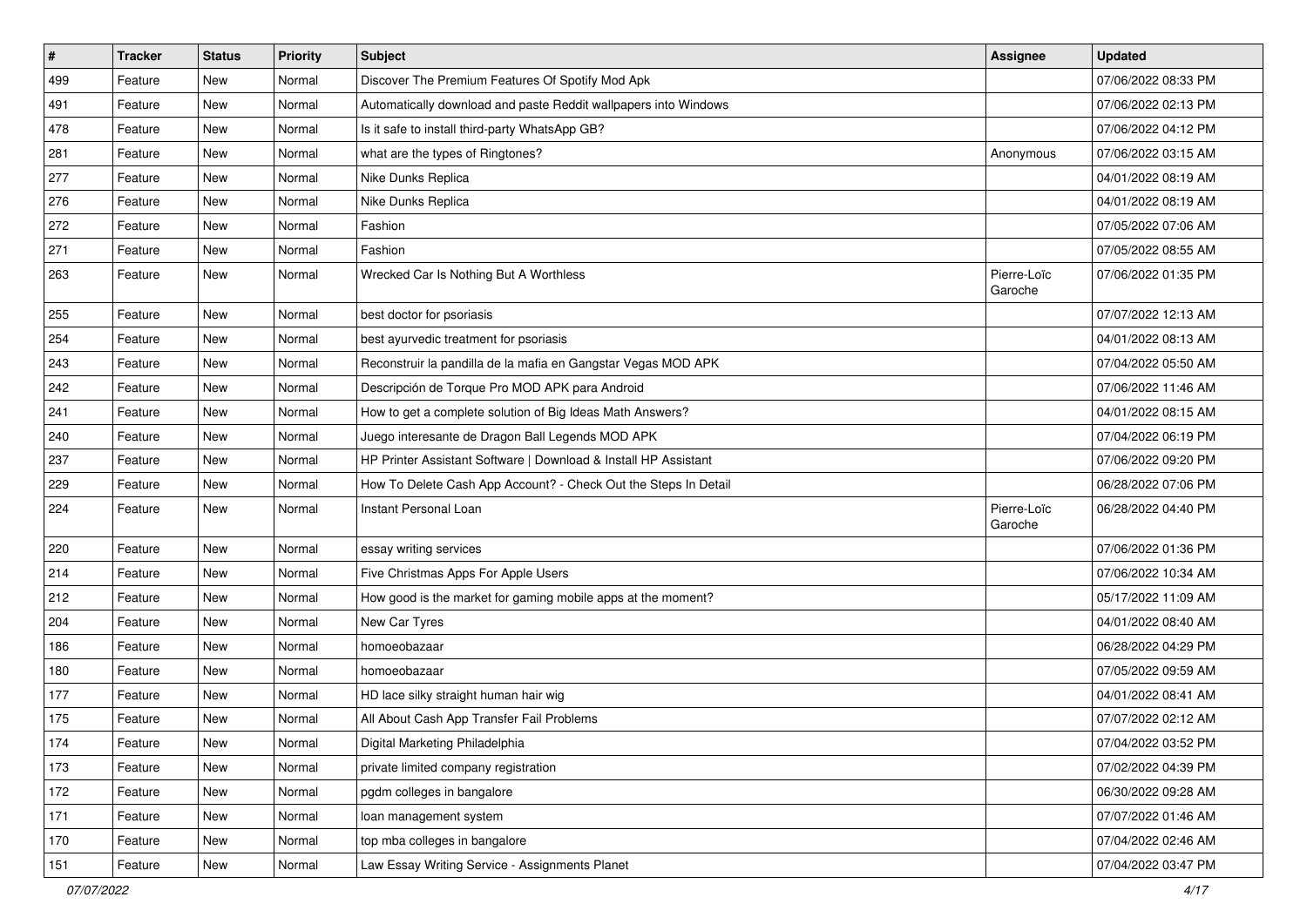| $\sharp$ | <b>Tracker</b> | <b>Status</b> | <b>Priority</b> | <b>Subject</b>                                                                                     | <b>Assignee</b>        | <b>Updated</b>      |
|----------|----------------|---------------|-----------------|----------------------------------------------------------------------------------------------------|------------------------|---------------------|
| 142      | Feature        | New           | Normal          | About ashimary hair                                                                                |                        | 07/05/2022 08:41 PM |
| 141      | Feature        | <b>New</b>    | Normal          | Something about jerry curly                                                                        |                        | 07/07/2022 12:29 AM |
| 127      | Feature        | New           | Normal          | replica af1                                                                                        |                        | 04/01/2022 07:55 AM |
| 126      | Feature        | New           | Normal          | Stussy Air Force 1 replica                                                                         |                        | 07/06/2022 07:04 PM |
| 63       | Feature        | New           | Normal          | Skip normalization step in mutation generation if it possible                                      | Pierre-Loïc<br>Garoche | 07/05/2022 03:53 AM |
| 1107     | Feature        | New           | High            | Where do you have to find an application to watch news and sports videos?                          | Christophe<br>Garion   | 07/06/2022 02:17 PM |
| 1095     | Feature        | <b>New</b>    | High            | Want to Know the Best CV Makers in Dubai?                                                          |                        | 06/20/2022 06:29 AM |
| 1066     | Feature        | New           | High            | Using the default Routerlogin.net web address for setup                                            |                        | 05/31/2022 12:16 PM |
| 931      | Feature        | New           | High            | Situs Judi Slot Online apel888                                                                     | Pierre-Loïc<br>Garoche | 07/06/2022 06:00 AM |
| 803      | Feature        | <b>New</b>    | High            | Ketamine Online Store                                                                              | Pierre-Loïc<br>Garoche | 07/04/2022 11:31 AM |
| 681      | Feature        | New           | High            | Online Class                                                                                       |                        | 07/04/2022 03:19 AM |
| 578      | Feature        | New           | High            | Derrick Gore                                                                                       | Pierre-Loïc<br>Garoche | 07/04/2022 03:34 AM |
| 493      | Feature        | <b>New</b>    | High            | chainsaw dance                                                                                     |                        | 07/06/2022 08:52 PM |
| 476      | Feature        | New           | High            | <b>American Airlines Reservations</b>                                                              |                        | 07/04/2022 09:51 AM |
| 216      | Feature        | New           | High            | Barry Keoghan                                                                                      | Pierre-Loïc<br>Garoche | 07/03/2022 11:43 PM |
| 793      | Feature        | <b>New</b>    | Urgent          | Where can I find cheap FIFA coins?                                                                 | Pierre-Loïc<br>Garoche | 07/06/2022 05:31 AM |
| 867      | Bug            | <b>New</b>    | Low             | cheap Yeezys                                                                                       | Pierre-Loïc<br>Garoche | 04/01/2022 09:12 AM |
| 685      | Bug            | New           | Low             | youtube thumbnail downloader                                                                       | Pierre-Loïc<br>Garoche | 07/05/2022 12:45 PM |
| 486      | Bug            | <b>New</b>    | Low             | <b>HP Wireless Printer Setup</b>                                                                   | Anonymous              | 07/07/2022 02:11 AM |
| 238      | Bug            | <b>New</b>    | Low             | HP Printer Assistant Software   Download & Install HP Assistant                                    |                        | 04/01/2022 08:16 AM |
| 235      | <b>Bug</b>     | New           | Low             | HP Printer Assistant Software   Download & Install HP Assistant                                    |                        | 07/04/2022 06:32 PM |
| 206      | <b>Bug</b>     | New           | Low             | <b>Cheap Electric Bikes</b>                                                                        |                        | 07/02/2022 07:46 AM |
| 205      | Bug            | <b>New</b>    | Low             | Mens Designer Glasses                                                                              |                        | 07/05/2022 06:36 PM |
| 203      | <b>Bug</b>     | New           | Low             | Airport Taxi Guildford                                                                             | Anonymous              | 07/05/2022 07:16 PM |
| 1145     | Bug            | New           | Normal          | IHG Is Extending Its Already Impressive Roster with a New Luxury Collection of Independent Hotels? |                        | 07/05/2022 12:50 PM |
| 1144     | <b>Bug</b>     | New           | Normal          | <b>Tour Packages</b>                                                                               |                        | 07/05/2022 07:55 AM |
| 1143     | <b>Bug</b>     | New           | Normal          | Soap2day                                                                                           |                        | 07/04/2022 11:04 AM |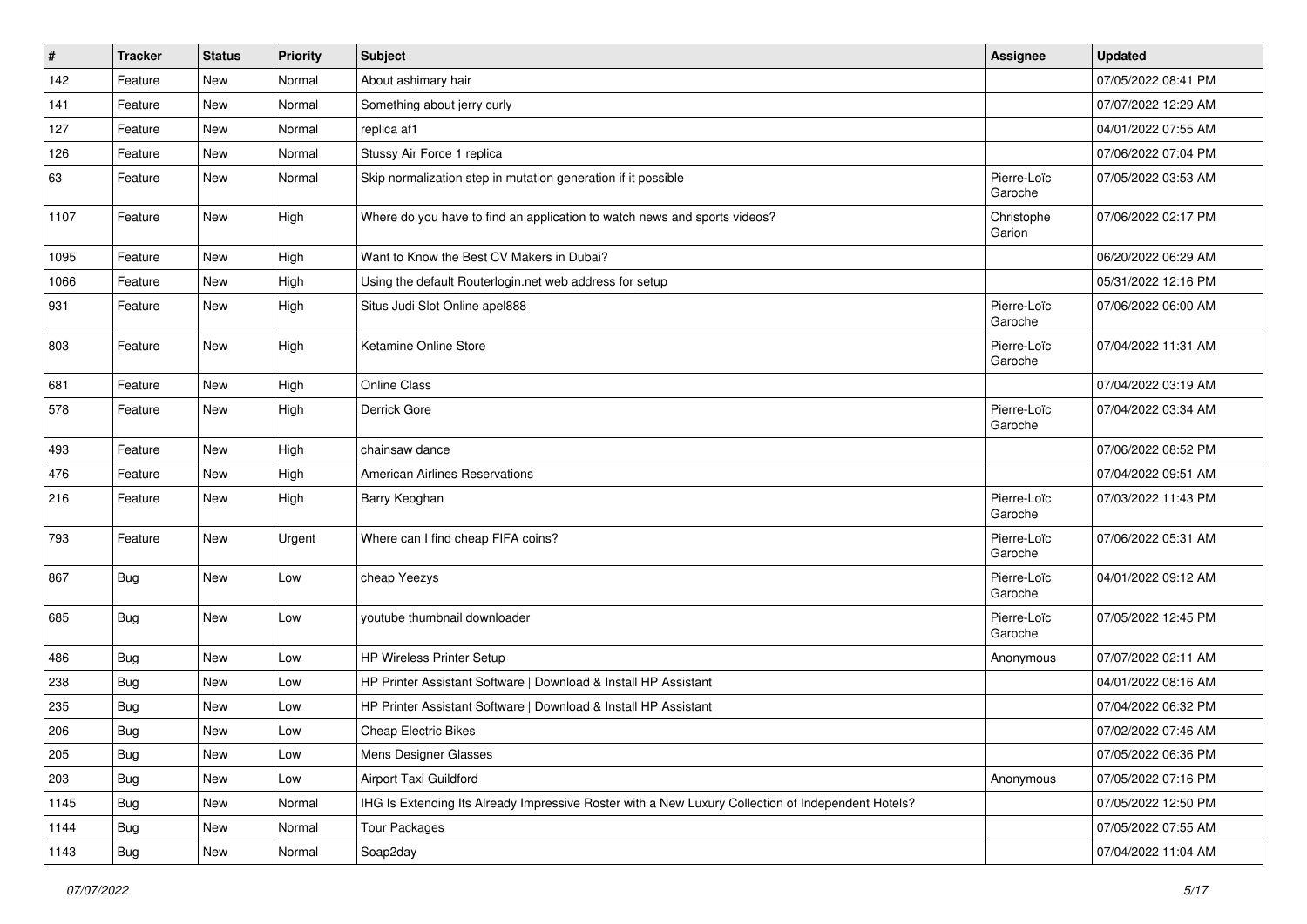| $\pmb{\#}$ | <b>Tracker</b> | <b>Status</b> | <b>Priority</b> | Subject                                                                                                                                                  | <b>Assignee</b>        | <b>Updated</b>      |
|------------|----------------|---------------|-----------------|----------------------------------------------------------------------------------------------------------------------------------------------------------|------------------------|---------------------|
| 1137       | Bug            | New           | Normal          | Professional report                                                                                                                                      |                        | 07/01/2022 05:19 PM |
| 1136       | Bug            | New           | Normal          | Can I Talk To A Live Person At Facebook? Clarify Concerns Effectively                                                                                    |                        | 07/01/2022 08:10 AM |
| 1135       | Bug            | New           | Normal          | How to word games - 5 letter words                                                                                                                       |                        | 07/01/2022 05:52 AM |
| 1134       | Bug            | <b>New</b>    | Normal          | Is WhatsApp Aero Worth Downloading?                                                                                                                      |                        | 07/01/2022 04:03 AM |
| 1133       | Bug            | <b>New</b>    | Normal          | Flagle, what is it?                                                                                                                                      |                        | 06/30/2022 10:37 AM |
| 1132       | Bug            | New           | Normal          | Registration process on Huobi                                                                                                                            |                        | 06/30/2022 05:10 AM |
| 1131       | Bug            | New           | Normal          | Calculatrice Forex pour calculer les paramètres de la copie des transactions                                                                             |                        | 06/29/2022 07:24 PM |
| 1129       | Bug            | New           | Normal          | how to enable direct deposit on cash app?                                                                                                                |                        | 06/28/2022 10:44 AM |
| 1128       | Bug            | New           | Normal          | cvjvfbdi                                                                                                                                                 | Hamza Bourbouh         | 06/27/2022 01:52 PM |
| 1127       | Bug            | New           | Normal          | Is there any support to find Google Feud answers?                                                                                                        |                        | 06/27/2022 04:27 AM |
| 1126       | <b>Bug</b>     | New           | Normal          | 1PLSD                                                                                                                                                    |                        | 06/25/2022 09:36 AM |
| 1125       | Bug            | New           | Normal          | What is Wordscapes?                                                                                                                                      |                        | 06/24/2022 09:05 AM |
| 1124       | Bug            | <b>New</b>    | Normal          | Cookie clicker unblocked                                                                                                                                 |                        | 06/24/2022 05:14 AM |
| 1123       | Bug            | New           | Normal          | Where To Watch FIFA World Cup 2022                                                                                                                       |                        | 06/24/2022 03:51 AM |
| 1122       | Bug            | <b>New</b>    | Normal          | Count the number of words on the Microsoft Word application in the phone                                                                                 |                        | 06/23/2022 04:19 AM |
| 1121       | Bug            | New           | Normal          | LustreC do not run                                                                                                                                       |                        | 06/22/2022 08:43 AM |
| 1120       | Bug            | New           | Normal          | Summary of 5 best coloring apps on phones                                                                                                                |                        | 07/05/2022 08:31 AM |
| 1119       | Bug            | <b>New</b>    | Normal          | Klondike Solitaire                                                                                                                                       |                        | 06/27/2022 03:00 PM |
| 1118       | <b>Bug</b>     | New           | Normal          | <b>Gameplay Minecraft</b>                                                                                                                                |                        | 06/27/2022 10:33 AM |
| 1117       | Bug            | New           | Normal          | Equal Words - Word search game for PC and Windows Phone                                                                                                  |                        | 06/29/2022 04:58 AM |
| 1116       | Bug            | New           | Normal          | ipTV smarts pro                                                                                                                                          |                        | 07/06/2022 02:17 PM |
| 1115       | Bug            | New           | Normal          | How to access your saved favorite Tiktok                                                                                                                 |                        | 06/28/2022 03:59 PM |
| 1114       | Bug            | New           | Normal          | To control the car, all you must do is click to go left or right and release the button to go straight.                                                  |                        | 07/05/2022 09:01 AM |
| 1113       | <b>Bug</b>     | New           | Normal          | Press the button to control your car                                                                                                                     |                        | 06/20/2022 12:09 PM |
| 1112       | Bug            | New           | Normal          | What Cash App Policy Says If Random Person Sent Me Money On Cash App?                                                                                    |                        | 06/27/2022 02:39 AM |
| 1111       | Bug            | New           | Normal          | LOLBeans is a fun battle royale game where you race with other players while avoiding obstacles. Reach the<br>end of the course in competitive gameplay! |                        | 07/04/2022 12:23 PM |
| 1110       | <b>Bug</b>     | New           | Normal          | Six Guns Mod Apk Answers Your Questions                                                                                                                  | Pierre-Loïc<br>Garoche | 06/28/2022 06:26 PM |
| 1108       | Bug            | <b>New</b>    | Normal          | Six Guns Mod Apk Answers Your Questions                                                                                                                  |                        | 07/05/2022 03:27 AM |
| 1106       | Bug            | <b>New</b>    | Normal          | How Do I Get Cash App ++ Without Confronting Any Technical Glitches?                                                                                     |                        | 06/25/2022 09:53 PM |
| 1104       | <b>Bug</b>     | New           | Normal          | Idle game fix bug                                                                                                                                        |                        | 07/05/2022 11:42 AM |
| 1103       | Bug            | New           | Normal          | Idle game fix bug                                                                                                                                        |                        | 06/25/2022 09:08 PM |
| 1102       | <b>Bug</b>     | New           | Normal          | Charlottesville Travel Guide?                                                                                                                            |                        | 07/04/2022 12:20 PM |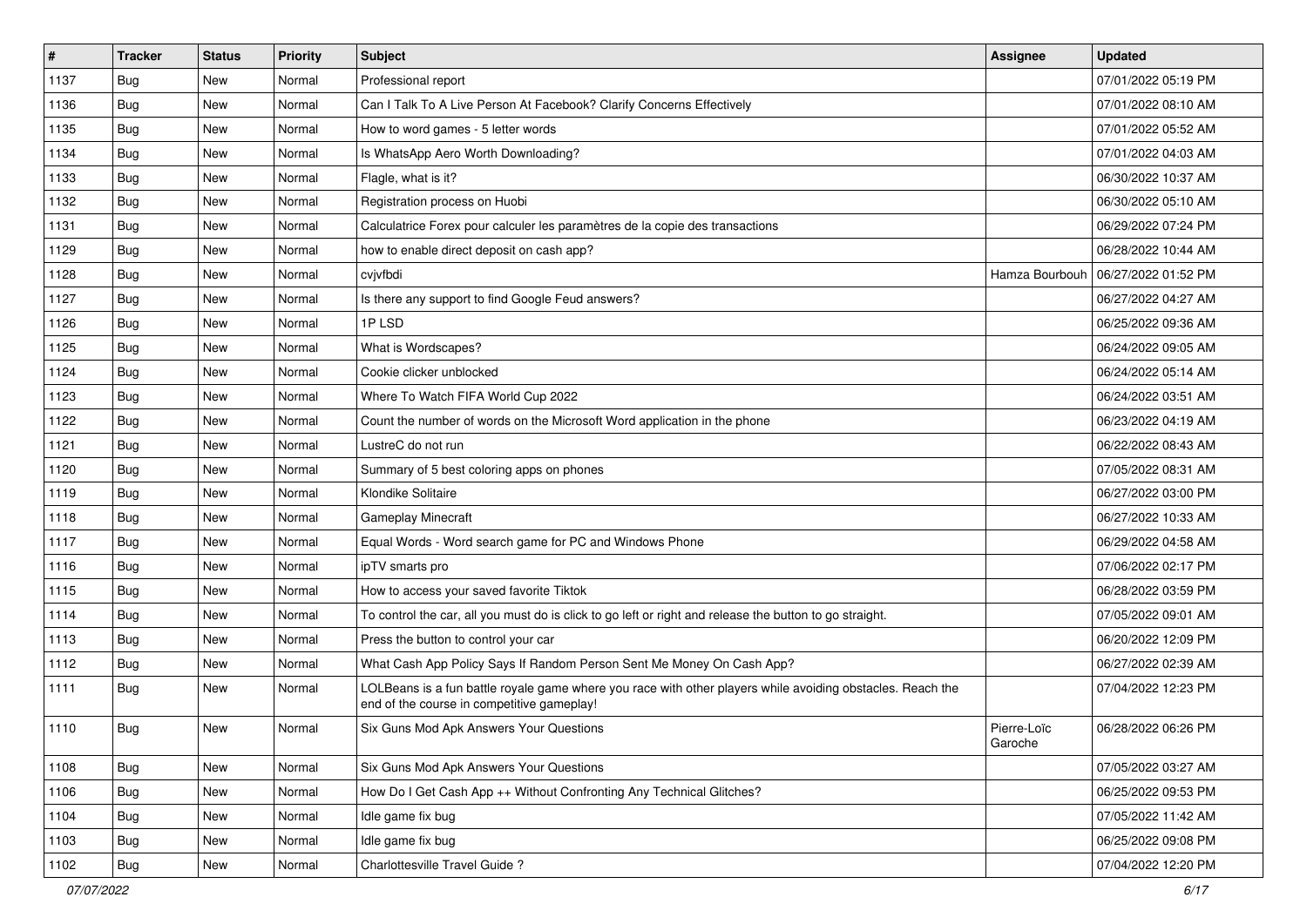| $\vert$ # | <b>Tracker</b> | <b>Status</b> | <b>Priority</b> | Subject                                                     | <b>Assignee</b>        | <b>Updated</b>      |
|-----------|----------------|---------------|-----------------|-------------------------------------------------------------|------------------------|---------------------|
| 1101      | <b>Bug</b>     | New           | Normal          | How to Delete Cash App History at once?                     |                        | 06/27/2022 01:33 PM |
| 1098      | <b>Bug</b>     | <b>New</b>    | Normal          | Life of a Fisherman                                         |                        | 07/07/2022 02:20 AM |
| 1097      | <b>Bug</b>     | New           | Normal          | Race and experience new life.                               |                        | 07/06/2022 06:19 AM |
| 1096      | <b>Bug</b>     | <b>New</b>    | Normal          | Race and experience new life.                               |                        | 06/26/2022 06:07 PM |
| 1094      | Bug            | <b>New</b>    | Normal          | What time does direct deposit hit Cash App?                 |                        | 06/14/2022 03:27 PM |
| 1093      | Bug            | <b>New</b>    | Normal          | Uniswap Exchange                                            | Christophe<br>Garion   | 06/14/2022 11:55 AM |
| 1092      | Bug            | New           | Normal          | Ellison Estate Vineyard                                     |                        | 06/20/2022 12:03 PM |
| 1091      | <b>Bug</b>     | <b>New</b>    | Normal          | Find family fun indoors and outdoors in the Jungfrau Region |                        | 06/14/2022 09:33 AM |
| 1090      | <b>Bug</b>     | <b>New</b>    | Normal          | Pay Someone To Do My Assignment                             |                        | 06/11/2022 03:15 PM |
| 1089      | Bug            | New           | Normal          | Pay Someone To Do My Assignment                             |                        | 06/15/2022 04:44 AM |
| 1088      | Bug            | New           | Normal          | Health And Fitness Tips 2022                                | Pierre-Loïc<br>Garoche | 07/06/2022 02:06 PM |
| 1087      | Bug            | <b>New</b>    | Normal          | How do new writers start out?                               |                        | 07/06/2022 02:17 PM |
| 1084      | Bug            | <b>New</b>    | Normal          | <b>Trippie Redd</b>                                         |                        | 06/11/2022 09:05 AM |
| 1083      | Bug            | New           | Normal          | coin base review                                            |                        | 06/11/2022 09:13 AM |
| 1082      | Bug            | <b>New</b>    | Normal          | Reset chime bank password without phone number              |                        | 06/15/2022 11:56 AM |
| 1080      | Bug            | <b>New</b>    | Normal          | How to use Math Wallet   Nexo wallet   CoinTiger Exchange   |                        | 06/15/2022 11:56 AM |
| 1079      | <b>Bug</b>     | <b>New</b>    | Normal          | How to get cheap psychology assignment?                     |                        | 06/15/2022 06:00 AM |
| 1078      | Bug            | <b>New</b>    | Normal          | What Bank Is Cash App On Plaid? Find Clarity And Assistance |                        | 06/15/2022 11:56 AM |
| 1077      | Bug            | New           | Normal          | Les excellentes façons d'utiliser ces images                |                        | 07/06/2022 03:23 PM |
| 1076      | Bug            | <b>New</b>    | Normal          | DedicatedHosting4u                                          |                        | 06/11/2022 09:15 AM |
| 1074      | Bug            | <b>New</b>    | Normal          | Dissertation writing help at economical rates!              | Christophe<br>Garion   | 06/06/2022 04:48 PM |
| 1073      | Bug            | <b>New</b>    | Normal          | Cricut Design Space                                         |                        | 07/06/2022 01:42 PM |
| 1072      | <b>Bug</b>     | <b>New</b>    | Normal          | ij.start canon                                              |                        | 06/21/2022 06:56 PM |
| 1071      | Bug            | New           | Normal          | Cinema HD Review - Cinemahdy2.net                           |                        | 06/21/2022 06:54 PM |
| 1069      | Bug            | <b>New</b>    | Normal          | how to get cash app support phone number 24*7 available     |                        | 06/29/2022 05:37 PM |
| 1068      | Bug            | New           | Normal          | 123.hp.com/laserjet                                         |                        | 05/31/2022 12:22 PM |
| 1067      | Bug            | New           | Normal          | Cricut.com/setup                                            |                        | 05/31/2022 12:19 PM |
| 1065      | <b>Bug</b>     | New           | Normal          | The top foreign language training game in 2022              |                        | 06/07/2022 04:05 AM |
| 1064      | <b>Bug</b>     | New           | Normal          | How to delete Cash App history?                             | Pierre-Loïc<br>Garoche | 06/11/2022 10:29 AM |
| 1063      | Bug            | New           | Normal          | 123.hp.com/laserjet                                         |                        | 05/28/2022 12:27 PM |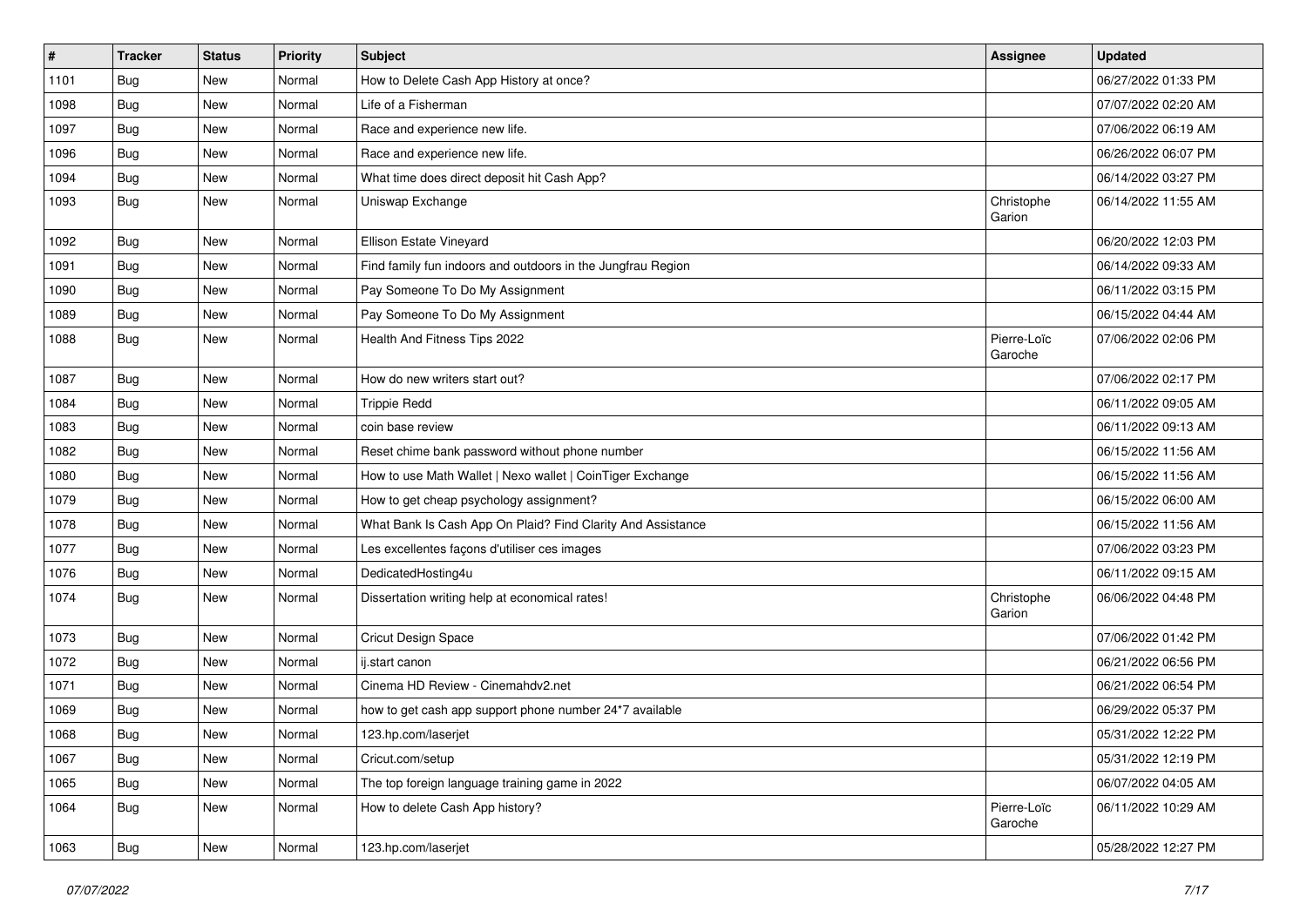| $\pmb{\#}$ | <b>Tracker</b> | <b>Status</b> | <b>Priority</b> | <b>Subject</b>                                                           | <b>Assignee</b>        | <b>Updated</b>      |
|------------|----------------|---------------|-----------------|--------------------------------------------------------------------------|------------------------|---------------------|
| 1062       | <b>Bug</b>     | New           | Normal          | Cricut.com/setup                                                         |                        | 05/28/2022 12:26 PM |
| 1061       | Bug            | <b>New</b>    | Normal          | Cricut.com/setup                                                         |                        | 05/28/2022 12:24 PM |
| 1060       | Bug            | New           | Normal          | How to Use Panda Helper to Speed Up Your iOS                             |                        | 05/28/2022 09:12 AM |
| 1059       | Bug            | New           | Normal          | 123.hp.com/laserjet                                                      |                        | 05/28/2022 08:29 AM |
| 1058       | <b>Bug</b>     | <b>New</b>    | Normal          | Cricut.com/setup                                                         |                        | 05/28/2022 08:28 AM |
| 1057       | Bug            | New           | Normal          | <b>CCPlay Education Edition APK</b>                                      |                        | 06/07/2022 04:07 AM |
| 1055       | Bug            | New           | Normal          | seo apk                                                                  | Pierre-Loïc<br>Garoche | 05/27/2022 06:23 AM |
| 1054       | Bug            | New           | Normal          | Apkmodule                                                                | Pierre-Loïc<br>Garoche | 05/26/2022 03:37 PM |
| 1053       | Bug            | New           | Normal          | Game Geometry Dash                                                       |                        | 05/26/2022 11:30 AM |
| 1052       | Bug            | New           | Normal          | Build Now GG is a new battle royale game.                                |                        | 05/26/2022 04:24 AM |
| 1051       | Bug            | <b>New</b>    | Normal          | Dental Supplies USA                                                      |                        | 06/11/2022 09:20 PM |
| 1048       | Bug            | New           | Normal          | So zeigen Sie ein Instagram-Profilbild an und vergrößern es              |                        | 05/25/2022 06:56 AM |
| 1047       | Bug            | New           | Normal          | Opensea                                                                  | Corentin<br>Lauverjat  | 05/24/2022 02:32 PM |
| 1046       | Bug            | <b>New</b>    | Normal          | 123.hp.com/laserjet                                                      |                        | 05/24/2022 10:46 AM |
| 1045       | Bug            | New           | Normal          | Cricut.com/setup                                                         |                        | 05/24/2022 10:45 AM |
| 1044       | Bug            | New           | Normal          | Can I Disapprove If Random Person Sent Me Money On Cash App?             |                        | 05/26/2022 03:51 PM |
| 1043       | Bug            | <b>New</b>    | Normal          | What Is The Right Way To Troubleshoot Cash App Transfer Failed Problems? |                        | 05/25/2022 01:16 PM |
| 1042       | Bug            | <b>New</b>    | Normal          | How to set up direct deposit on cash app?                                |                        | 05/25/2022 01:17 PM |
| 1041       | Bug            | New           | Normal          | Count words in Word on the computer                                      |                        | 05/27/2022 02:16 PM |
| 1040       | Bug            | New           | Normal          | thabet                                                                   |                        | 05/19/2022 08:05 PM |
| 1039       | Bug            | New           | Normal          | How to Get Tickmill Bonuses for Free                                     |                        | 05/26/2022 05:43 PM |
| 1038       | Bug            | New           | Normal          | How to Fix Canon Printer Offline ISsue                                   | Pierre-Loïc<br>Garoche | 05/27/2022 05:25 AM |
| 1036       | Bug            | <b>New</b>    | Normal          | <b>VPS Material</b>                                                      |                        | 05/18/2022 09:34 PM |
| 1035       | Bug            | New           | Normal          | how to relieve spam score                                                | Pierre-Loïc<br>Garoche | 05/18/2022 11:39 AM |
| 1034       | Bug            | New           | Normal          | Download Teaching Feeling For Android                                    |                        | 05/20/2022 09:25 AM |
| 1033       | Bug            | New           | Normal          | The best slope 2 online games to play right now                          |                        | 05/17/2022 10:55 AM |
| 1032       | Bug            | New           | Normal          | How To Play The Wordle Game                                              |                        | 05/17/2022 10:37 AM |
| 1031       | Bug            | New           | Normal          | <b>IAFT Traders Union</b>                                                |                        | 05/16/2022 03:14 PM |
| 1030       | <b>Bug</b>     | New           | Normal          | <b>IAFT Traders Union</b>                                                |                        | 05/16/2022 03:13 PM |
| 1029       | Bug            | New           | Normal          | 5 Reasons Why People Love Coloring Pages?                                |                        | 05/16/2022 11:53 AM |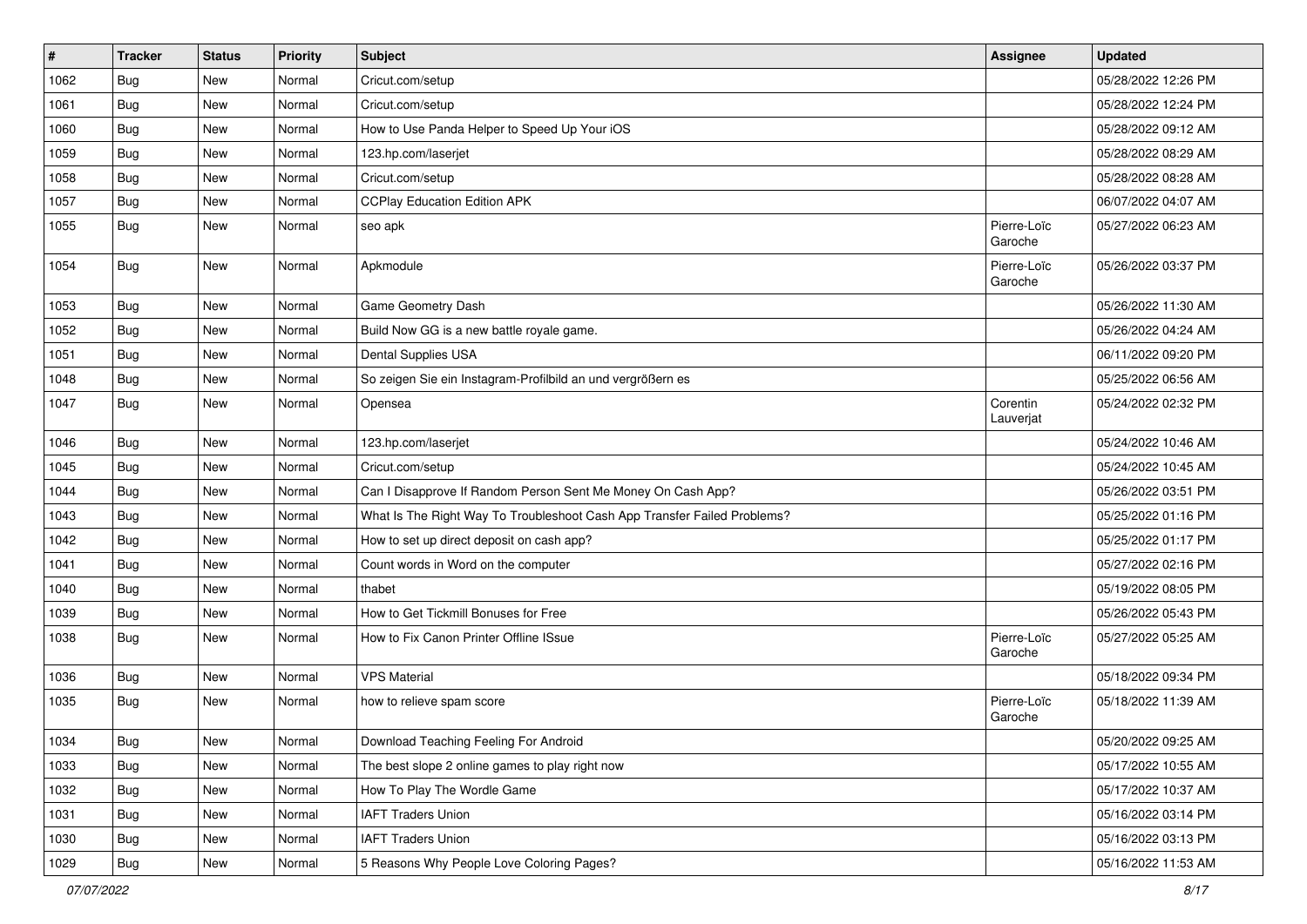| $\#$ | <b>Tracker</b> | <b>Status</b> | <b>Priority</b> | Subject                                                                       | Assignee               | <b>Updated</b>      |
|------|----------------|---------------|-----------------|-------------------------------------------------------------------------------|------------------------|---------------------|
| 1028 | <b>Bug</b>     | New           | Normal          | The Best Free Online Game to Play with Friends                                |                        | 05/16/2022 05:00 AM |
| 1027 | Bug            | <b>New</b>    | Normal          | Word hurdle: Viral and Fun Online Game                                        |                        | 06/25/2022 06:13 PM |
| 1026 | <b>Bug</b>     | New           | Normal          | New Puzzle Game for All Age - Dordle                                          |                        | 06/25/2022 06:17 PM |
| 1025 | Bug            | New           | Normal          | how to change the logo in wordpress                                           |                        | 06/25/2022 06:20 PM |
| 1024 | Bug            | <b>New</b>    | Normal          | How to choose the right broker                                                |                        | 06/25/2022 06:23 PM |
| 1023 | <b>Bug</b>     | New           | Normal          | Questions That Are Typically Asked About Trap The Cat                         |                        | 05/14/2022 03:51 AM |
| 1022 | Bug            | New           | Normal          | 123.hp.com/laserjet                                                           |                        | 05/13/2022 01:25 PM |
| 1021 | Bug            | New           | Normal          | Cricut.com/setup                                                              |                        | 05/26/2022 12:21 AM |
| 1020 | Bug            | New           | Normal          | Cricut.com/setup                                                              |                        | 05/13/2022 11:14 AM |
| 1019 | Bug            | <b>New</b>    | Normal          | Cricut.com/setup                                                              |                        | 05/13/2022 11:13 AM |
| 1018 | Bug            | New           | Normal          | So erhalten Sie ein kostenloses Hörbuch                                       |                        | 07/07/2022 01:41 AM |
| 1016 | Bug            | New           | Normal          | Klondike Solitaire                                                            |                        | 05/12/2022 09:03 AM |
| 1015 | Bug            | New           | Normal          | Is it possible to send books for free?                                        |                        | 05/11/2022 04:05 PM |
| 1014 | Bug            | New           | Normal          | how to get chime routing and account number ? chime routing number florida    |                        | 05/11/2022 12:42 PM |
| 1013 | Bug            | <b>New</b>    | Normal          | ij.start canon                                                                |                        | 05/11/2022 11:31 AM |
| 1012 | Bug            | New           | Normal          | Cricut.com/setup                                                              |                        | 05/11/2022 11:30 AM |
| 1011 | Bug            | New           | Normal          | Summary of 10 best coloring apps on phones                                    |                        | 05/11/2022 10:58 AM |
| 1010 | Bug            | New           | Normal          | what are the requirements to borrow money from cash app ? cash app borrow app | Pierre-Loïc<br>Garoche | 05/11/2022 09:29 AM |
| 1009 | Bug            | <b>New</b>    | Normal          | How to change routing number on Cash App?                                     |                        | 05/11/2022 07:13 AM |
| 1008 | Bug            | New           | Normal          | Who was the first black woman to anchor a newscast?                           |                        | 05/10/2022 03:13 PM |
| 1007 | Bug            | New           | Normal          | "ij.start canon                                                               |                        | 05/18/2022 10:40 AM |
| 1006 | Bug            | New           | Normal          | Cricut.com/setup                                                              |                        | 05/10/2022 01:22 PM |
| 1004 | <b>Bug</b>     | New           | Normal          | you get to pinch and drag a man with a very flexible face                     |                        | 05/10/2022 10:59 AM |
| 1003 | Bug            | New           | Normal          | Drift F1 is a drifting car game inspired by F1's tracks.                      | Pierre-Loïc<br>Garoche | 05/10/2022 10:52 AM |
| 1002 | Bug            | <b>New</b>    | Normal          | Chemistry Assignment Help                                                     |                        | 06/04/2022 09:58 AM |
| 1001 | <b>Bug</b>     | <b>New</b>    | Normal          | Venmo Keep Saying Error?                                                      |                        | 06/27/2022 02:20 AM |
| 1000 | Bug            | New           | Normal          | Super easy way to zoom photos and upload to Instagram                         | Christophe<br>Garion   | 07/06/2022 01:59 PM |
| 999  | Bug            | New           | Normal          | Is there a way to find Google Feud answers?                                   |                        | 06/28/2022 01:27 AM |
| 998  | <b>Bug</b>     | New           | Normal          | Is It Hard to Solve Wordle An                                                 |                        | 06/27/2022 12:24 AM |
| 997  | Bug            | New           | Normal          | 123.hp.com/laserjet                                                           |                        | 06/28/2022 09:48 AM |
| 996  | Bug            | New           | Normal          | Cricut.com/setup                                                              |                        | 06/27/2022 07:12 AM |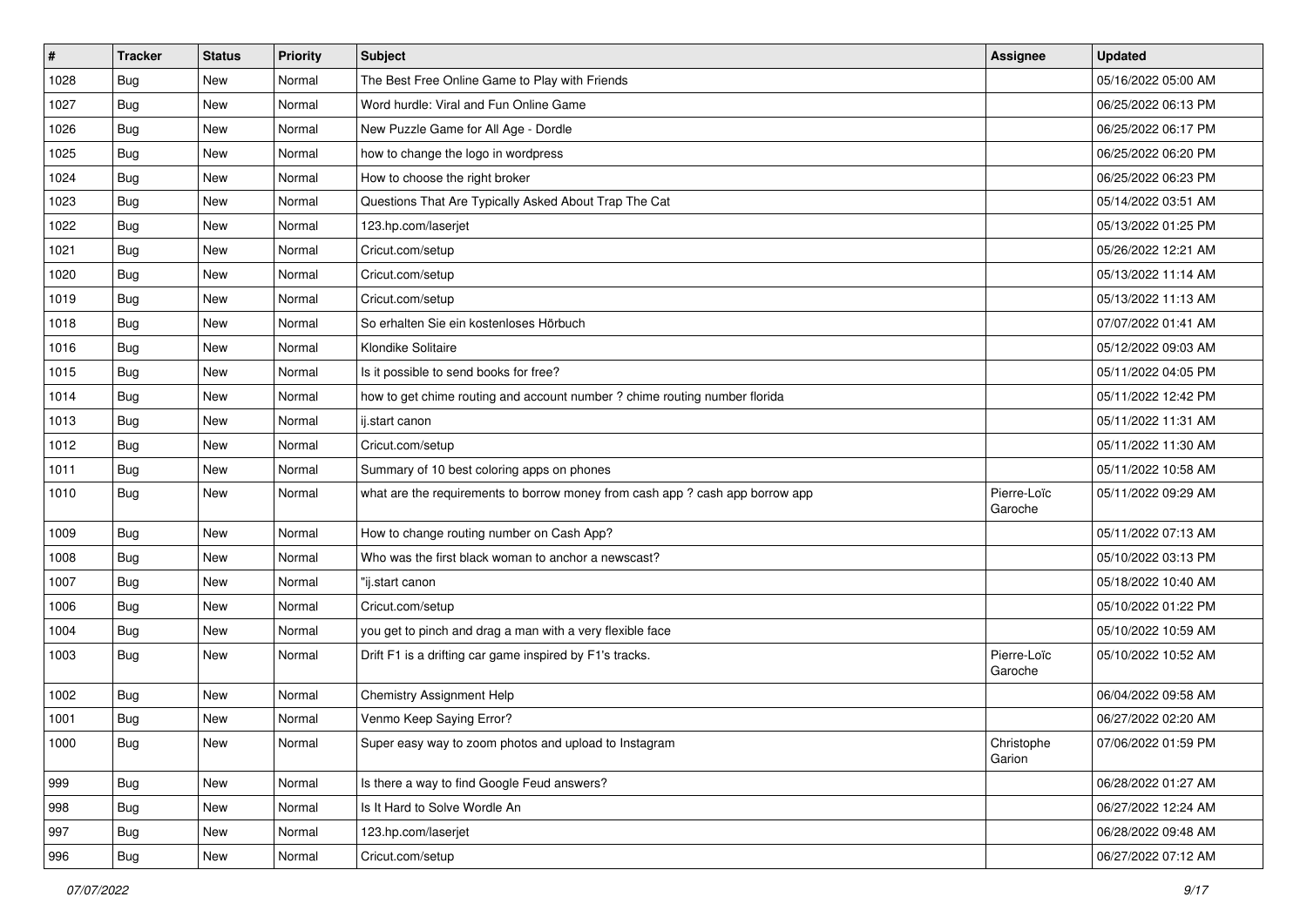| $\pmb{\#}$ | <b>Tracker</b> | <b>Status</b> | <b>Priority</b> | Subject                                                                                | <b>Assignee</b>      | <b>Updated</b>      |
|------------|----------------|---------------|-----------------|----------------------------------------------------------------------------------------|----------------------|---------------------|
| 993        | <b>Bug</b>     | New           | Normal          | IO Games Free Online                                                                   |                      | 06/26/2022 09:41 AM |
| 992        | Bug            | <b>New</b>    | Normal          | So vergrößern Sie Ihr Instagram-Profilbild                                             |                      | 06/26/2022 11:29 PM |
| 991        | Bug            | New           | Normal          | <b>MDMA MOLLY</b>                                                                      |                      | 05/03/2022 12:03 AM |
| 990        | Bug            | New           | Normal          | Mushrooms                                                                              |                      | 06/26/2022 05:41 AM |
| 989        | Bug            | <b>New</b>    | Normal          | Barewoods Wax Cigar                                                                    |                      | 07/04/2022 07:09 AM |
| 988        | Bug            | New           | Normal          | <b>Medicinal Mushrooms</b>                                                             |                      | 06/27/2022 09:33 AM |
| 987        | Bug            | New           | Normal          | <b>Medicinal Mushrooms</b>                                                             |                      | 06/27/2022 07:13 PM |
| 986        | Bug            | New           | Normal          | dbhdsvbhdf                                                                             | Christophe<br>Garion | 06/27/2022 04:12 PM |
| 985        | Bug            | <b>New</b>    | Normal          | Find out the vitality of Facebook Phone Number:                                        |                      | 06/27/2022 05:39 AM |
| 984        | <b>Bug</b>     | New           | Normal          | How to disable, permanently delete Twitter account on phone, PC                        |                      | 07/04/2022 07:11 AM |
| 983        | Bug            | New           | Normal          | Finding issue in tekken 3 game?                                                        |                      | 06/28/2022 03:26 AM |
| 982        | <b>Bug</b>     | New           | Normal          | Five sites that let you download free scenarios for your iPhone                        |                      | 05/07/2022 09:34 PM |
| 981        | <b>Bug</b>     | New           | Normal          | VidMate Mod APK                                                                        |                      | 06/28/2022 11:24 AM |
| 980        | <b>Bug</b>     | New           | Normal          | Free Gas Cards for the Unemployed                                                      |                      | 06/28/2022 02:54 PM |
| 979        | <b>Bug</b>     | New           | Normal          | Free Gas Cards for the Unemployed                                                      |                      | 07/05/2022 03:45 PM |
| 978        | <b>Bug</b>     | New           | Normal          | Delamore Lodge is a place to stay.                                                     |                      | 06/27/2022 04:57 AM |
| 977        | Bug            | New           | Normal          | Fans of the Old Country will like this book.                                           |                      | 07/04/2022 06:54 AM |
| 976        | <b>Bug</b>     | New           | Normal          | How to delete the cash app account history right now?                                  | Hamza Bourbouh       | 06/28/2022 11:22 AM |
| 975        | <b>Bug</b>     | New           | Normal          | Payback 2 Mod APK                                                                      |                      | 05/05/2022 10:56 AM |
| 974        | Bug            | New           | Normal          | Watch NCAA Football Live Streaming Free                                                |                      | 06/26/2022 05:33 PM |
| 972        | Bug            | New           | Normal          | How To Borrow Money From The Cash App? Get To Know About The Same                      |                      | 04/25/2022 07:30 AM |
| 971        | Bug            | New           | Normal          | How Do I Check Balance On Cash App Card With Optimum Ease?                             |                      | 06/27/2022 08:16 PM |
| 970        | <b>Bug</b>     | New           | Normal          | The Amount Of Time Does Cash App Direct Deposit Time Take?                             |                      | 07/05/2022 02:33 AM |
| 969        | <b>Bug</b>     | New           | Normal          | Watch NCAA Football Live Match Free                                                    |                      | 06/28/2022 01:31 PM |
| 966        | Bug            | New           | Normal          | How to Download the Filmes                                                             |                      | 06/27/2022 03:25 AM |
| 965        | Bug            | New           | Normal          | Go with cash app customer service to know where I can load my cash app card            |                      | 06/28/2022 04:30 AM |
| 964        | <b>Bug</b>     | New           | Normal          | Can I Fix Cash App Transfer Failed Issues By Adding Sufficient Funds?                  |                      | 07/03/2022 11:10 PM |
| 962        | Bug            | New           | Normal          | Kostenlose Hörbücher                                                                   |                      | 06/26/2022 10:45 PM |
| 961        | Bug            | New           | Normal          | TeaTv is an Android                                                                    |                      | 07/05/2022 12:43 AM |
| 959        | Bug            | New           | Normal          | Get connected with cash app team-How to get money off cash app at walmart without card |                      | 06/27/2022 08:52 AM |
| 958        | <b>Bug</b>     | New           | Normal          | Avail Cash app support service to know Sutton bank cash app number                     |                      | 07/04/2022 11:36 AM |
| 957        | <b>Bug</b>     | New           | Normal          | From Where I Can Get Cheap Writing Services?                                           |                      | 04/20/2022 05:06 AM |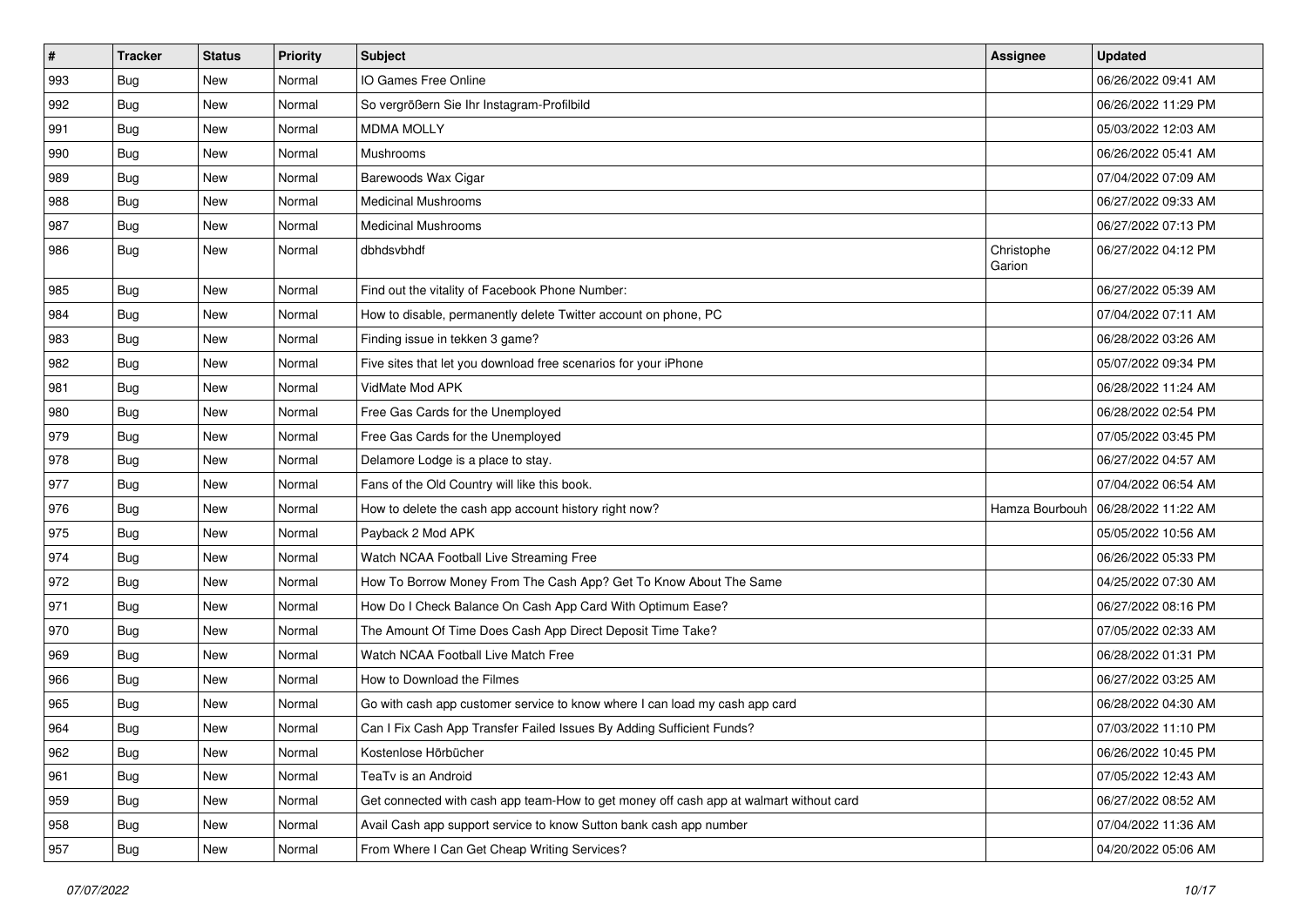| #   | <b>Tracker</b> | <b>Status</b> | <b>Priority</b> | Subject                                                                          | <b>Assignee</b>        | <b>Updated</b>      |
|-----|----------------|---------------|-----------------|----------------------------------------------------------------------------------|------------------------|---------------------|
| 956 | <b>Bug</b>     | New           | Normal          | FNF Free Mods Online                                                             |                        | 06/25/2022 09:59 PM |
| 955 | Bug            | New           | Normal          | How Long Does Verification Take On Cash App If You Apply For The Verification?   | Christophe<br>Garion   | 07/05/2022 02:41 PM |
| 954 | Bug            | <b>New</b>    | Normal          | AZ Screen Recorder Mod                                                           |                        | 07/04/2022 10:08 PM |
| 953 | Bug            | New           | Normal          | Manga Dogs - Read Your Favorite Comics on Your Smartphone                        |                        | 07/06/2022 01:52 PM |
| 952 | Bug            | New           | Normal          | Canon IJ Network Tool                                                            |                        | 06/26/2022 10:35 AM |
| 951 | <b>Bug</b>     | New           | Normal          | Canon.com/ijsetup                                                                |                        | 06/27/2022 07:56 PM |
| 950 | <b>Bug</b>     | New           | Normal          | ij.start canon                                                                   |                        | 07/04/2022 04:29 PM |
| 949 | <b>Bug</b>     | New           | Normal          | <b>Educational Games</b>                                                         |                        | 06/15/2022 09:11 PM |
| 948 | Bug            | <b>New</b>    | Normal          | Canon IJ Network Tool                                                            |                        | 06/27/2022 09:30 PM |
| 947 | Bug            | New           | Normal          | is Disney Now and Disney Plus different?                                         |                        | 04/14/2022 09:53 AM |
| 946 | <b>Bug</b>     | New           | Normal          | What is Plex and Is Plex Legal?                                                  |                        | 06/26/2022 05:23 AM |
| 945 | Bug            | <b>New</b>    | Normal          | TikTok 18 Mod Apk For Your Android                                               |                        | 04/13/2022 09:32 AM |
| 943 | <b>Bug</b>     | New           | Normal          | ij.start canon                                                                   |                        | 04/13/2022 08:52 AM |
| 942 | Bug            | New           | Normal          | Canon IJ Network Tool                                                            |                        | 04/13/2022 08:45 AM |
| 941 | Bug            | New           | Normal          | is Disney Now and Disney Plus different?                                         |                        | 07/05/2022 11:02 AM |
| 940 | Bug            | New           | Normal          | What is Plex and Is Plex Legal?                                                  |                        | 07/04/2022 07:54 PM |
| 939 | Bug            | New           | Normal          | Ability to change sound notifications                                            | Christophe<br>Garion   | 06/27/2022 11:29 PM |
| 938 | Bug            | New           | Normal          | Would you like to have your own ringtone                                         | Christophe<br>Garion   | 06/26/2022 09:54 PM |
| 936 | Bug            | <b>New</b>    | Normal          | Avantages de l'extension AliTools pour faire du shopping sur Aliexpress          | Pierre-Loïc<br>Garoche | 04/12/2022 11:35 AM |
| 935 | Bug            | <b>New</b>    | Normal          | MovieBox Pro Apk - Watch Movies and TV Shows on Your Android Phone               |                        | 07/04/2022 03:38 AM |
| 934 | <b>Bug</b>     | New           | Normal          | MovieBox Pro Apk - Watch Movies and TV Shows on Your Android Phone               |                        | 05/10/2022 11:01 AM |
| 933 | Bug            | New           | Normal          | How Can I Watch Movies on My Mobile Phone                                        |                        | 06/24/2022 12:55 AM |
| 932 | <b>Bug</b>     | New           | Normal          | The best epic, long-playing PC games will consume days of your life.             |                        | 05/15/2022 07:44 PM |
| 930 | Bug            | New           | Normal          | The best free games online                                                       |                        | 04/12/2022 09:05 AM |
| 929 | <b>Bug</b>     | New           | Normal          | Canon IJ Network Tool                                                            |                        | 04/12/2022 08:32 AM |
| 928 | Bug            | New           | Normal          | How Does Sutton Bank Cash App Customer Service Help In Answering Your Questions? |                        | 04/12/2022 11:36 AM |
| 926 | Bug            | New           | Normal          | tavor 7                                                                          |                        | 06/22/2022 05:08 PM |
| 925 | Bug            | New           | Normal          | tavor 7                                                                          |                        | 06/15/2022 03:45 AM |
| 924 | Bug            | New           | Normal          | buy tec 9                                                                        |                        | 04/11/2022 02:54 PM |
| 923 | <b>Bug</b>     | New           | Normal          | frenchies for sale                                                               |                        | 04/11/2022 02:35 PM |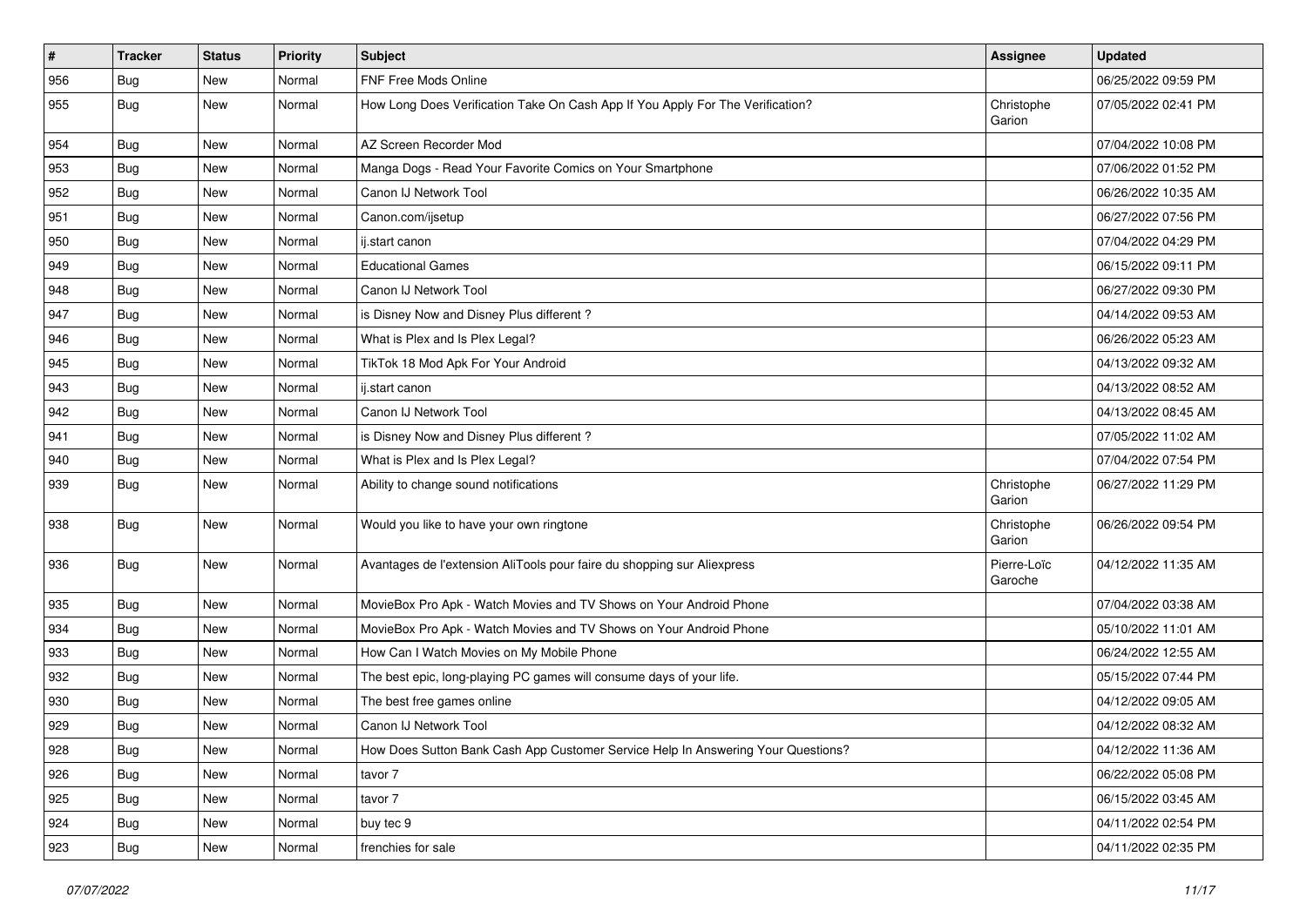| $\vert$ # | <b>Tracker</b> | <b>Status</b> | <b>Priority</b> | Subject                                                                     | <b>Assignee</b> | <b>Updated</b>      |
|-----------|----------------|---------------|-----------------|-----------------------------------------------------------------------------|-----------------|---------------------|
| 922       | <b>Bug</b>     | New           | Normal          | Why Is The Need For Assignment Writing Services?                            |                 | 07/05/2022 09:39 PM |
| 921       | <b>Bug</b>     | New           | Normal          | Canon IJ Network Tool                                                       |                 | 04/11/2022 09:00 AM |
| 920       | Bug            | New           | Normal          | Where I Can Get Essay Writing Services?                                     |                 | 04/11/2022 08:35 AM |
| 918       | <b>Bug</b>     | New           | Normal          | Antivirus for IOS                                                           |                 | 06/16/2022 10:36 PM |
| 917       | Bug            | <b>New</b>    | Normal          | Random Person Sent Me Money on Cash App-find solution?                      |                 | 04/09/2022 12:32 PM |
| 916       | <b>Bug</b>     | New           | Normal          | How long does it take to write a book?                                      |                 | 04/07/2022 12:15 PM |
| 915       | Bug            | New           | Normal          | Finance dissertation writing                                                |                 | 04/07/2022 09:22 AM |
| 914       | <b>Bug</b>     | New           | Normal          | Wordle: how to play fashion games for free?                                 |                 | 04/07/2022 08:30 AM |
| 913       | <b>Bug</b>     | New           | Normal          | Canon IJ Network Tool                                                       |                 | 04/07/2022 06:21 AM |
| 912       | Bug            | New           | Normal          | Cuphead Mobile Game Review                                                  |                 | 06/09/2022 10:14 AM |
| 911       | <b>Bug</b>     | New           | Normal          | Aluminum Windows & Doors                                                    |                 | 07/06/2022 02:16 PM |
| 910       | Bug            | New           | Normal          | Each content looks unisize or not formated                                  |                 | 04/06/2022 11:21 AM |
| 909       | Bug            | New           | Normal          | Toca Life World APK                                                         |                 | 04/06/2022 04:52 AM |
| 908       | Bug            | New           | Normal          | Toca Life World APK                                                         |                 | 04/06/2022 03:18 AM |
| 907       | Bug            | New           | Normal          | Canon IJ Network Tool                                                       |                 | 04/04/2022 10:43 AM |
| 906       | Bug            | New           | Normal          | How To Change Cash App From Business To Personal Account For Any Reasons?   |                 | 04/04/2022 09:57 AM |
| 905       | <b>Bug</b>     | New           | Normal          | MINI MILITIA MOD APK                                                        |                 | 05/19/2022 01:54 PM |
| 898       | Bug            | <b>New</b>    | Normal          | Shadow Fight 2 Mod APK                                                      |                 | 04/02/2022 09:17 AM |
| 897       | <b>Bug</b>     | New           | Normal          | Slot Pulsa Pragmatic Play                                                   | Xavier Thirioux | 04/01/2022 12:08 PM |
| 895       | <b>Bug</b>     | New           | Normal          | Cash App Scams                                                              |                 | 06/18/2022 02:36 PM |
| 893       | <b>Bug</b>     | New           | Normal          | klingeltone                                                                 |                 | 04/13/2022 11:06 AM |
| 892       | <b>Bug</b>     | New           | Normal          | Good game                                                                   |                 | 07/01/2022 10:25 AM |
| 891       | Bug            | New           | Normal          | The most interesting game today, have you tried it?                         |                 | 04/01/2022 09:17 AM |
| 889       | <b>Bug</b>     | New           | Normal          | What is Plex and how it's work?                                             |                 | 04/01/2022 09:14 AM |
| 888       | <b>Bug</b>     | New           | Normal          | Is the Fox News Channel on Roku free?                                       |                 | 06/28/2022 06:58 PM |
| 887       | Bug            | New           | Normal          | What is Plex and how it's work?                                             |                 | 04/01/2022 09:16 AM |
| 886       | <b>Bug</b>     | New           | Normal          | Is the Fox News Channel on Roku free?                                       |                 | 07/03/2022 07:14 PM |
| 885       | Bug            | New           | Normal          | How to Install the Tele Latino App For Android                              |                 | 03/28/2022 04:10 AM |
| 884       | <b>Bug</b>     | New           | Normal          | Why do Subway Surfers popular                                               |                 | 04/01/2022 09:16 AM |
| 883       | Bug            | New           | Normal          | Langweilen Sie sich jemals bei der gleichen alten Schriftart auf Instagram? |                 | 04/01/2022 09:16 AM |
| 882       | <b>Bug</b>     | New           | Normal          | How to change bank account on cash app?                                     |                 | 04/01/2022 09:16 AM |
| 880       | <b>Bug</b>     | New           | Normal          | Why do Subway Surfers popular                                               |                 | 04/01/2022 09:16 AM |
| 878       | <b>Bug</b>     | New           | Normal          | Wie ist instazoom hilfreich beim Herunterladen von Instagram-Profilbildern  |                 | 04/08/2022 09:28 PM |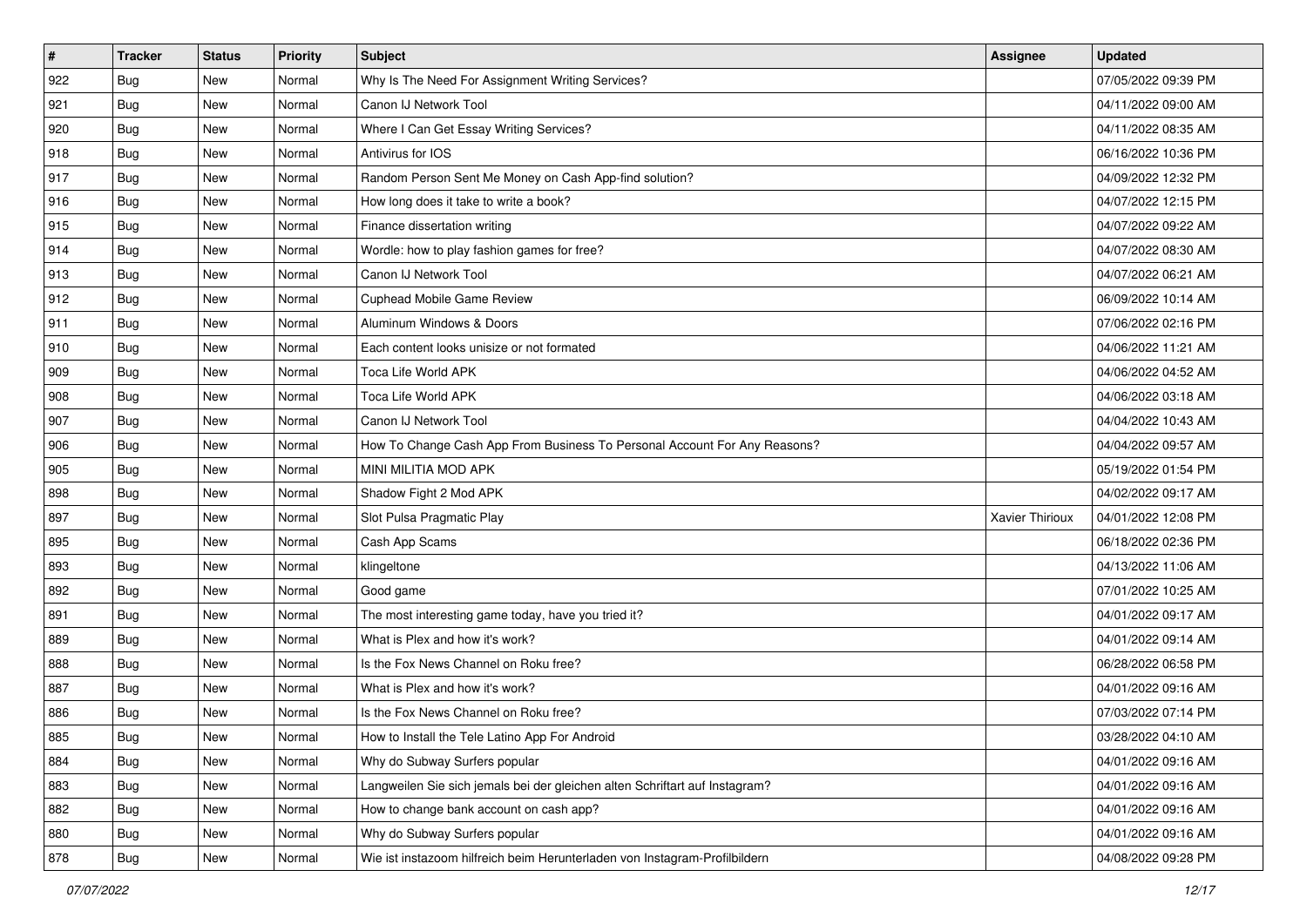| $\vert$ # | <b>Tracker</b> | <b>Status</b> | <b>Priority</b> | <b>Subject</b>                                                                   | <b>Assignee</b>        | <b>Updated</b>      |
|-----------|----------------|---------------|-----------------|----------------------------------------------------------------------------------|------------------------|---------------------|
| 876       | <b>Bug</b>     | New           | Normal          | Download Full-Size Profile Pictures of Your Favorite Users With InstaDP          |                        | 04/01/2022 09:12 AM |
| 875       | Bug            | <b>New</b>    | Normal          | Red ball game                                                                    |                        | 04/01/2022 09:15 AM |
| 874       | Bug            | New           | Normal          | Cómo descargar Minecraft Apk                                                     |                        | 06/26/2022 08:01 AM |
| 873       | <b>Bug</b>     | <b>New</b>    | Normal          | Klingeltöne mp3                                                                  |                        | 04/13/2022 11:03 AM |
| 872       | <b>Bug</b>     | <b>New</b>    | Normal          | Poppy Playtime Horror Game Free                                                  |                        | 04/01/2022 09:11 AM |
| 870       | Bug            | <b>New</b>    | Normal          | Mahjong Solitaire                                                                |                        | 04/01/2022 09:12 AM |
| 869       | Bug            | <b>New</b>    | Normal          | Sonnerie Post Malone 2022                                                        |                        | 04/13/2022 11:05 AM |
| 865       | <b>Bug</b>     | New           | Normal          | Canon IJ Printer Utility                                                         |                        | 05/18/2022 07:24 PM |
| 864       | <b>Bug</b>     | <b>New</b>    | Normal          | Canon IJ Network Tool                                                            |                        | 04/01/2022 09:14 AM |
| 863       | <b>Bug</b>     | <b>New</b>    | Normal          | Canon IJ Network Tool                                                            |                        | 04/01/2022 09:12 AM |
| 862       | <b>Bug</b>     | New           | Normal          | none                                                                             |                        | 04/01/2022 09:11 AM |
| 860       | Bug            | <b>New</b>    | Normal          | pokemon guide                                                                    | Pierre-Loïc<br>Garoche | 06/18/2022 08:18 PM |
| 859       | Bug            | <b>New</b>    | Normal          | Canon IJ Network Tool                                                            |                        | 04/01/2022 09:13 AM |
| 858       | Bug            | <b>New</b>    | Normal          | opourid                                                                          | Christophe<br>Garion   | 04/01/2022 09:13 AM |
| 857       | Bug            | <b>New</b>    | Normal          | Welcome to the world of classic retro games                                      |                        | 04/01/2022 09:13 AM |
| 856       | <b>Bug</b>     | <b>New</b>    | Normal          | Online Classes Assistance Help For Student                                       |                        | 04/01/2022 09:13 AM |
| 855       | <b>Bug</b>     | New           | Normal          | Online Classes Assistance Help For Student                                       |                        | 04/01/2022 09:13 AM |
| 854       | Bug            | <b>New</b>    | Normal          | How To Resolve Password Problems Through Facebook Customer Service?              |                        | 04/09/2022 06:11 PM |
| 853       | <b>Bug</b>     | New           | Normal          | what is dr laser                                                                 |                        | 04/01/2022 09:13 AM |
| 852       | <b>Bug</b>     | New           | Normal          | How to cancel your French Bee flight within 24 hours?                            |                        | 04/01/2022 09:13 AM |
| 851       | <b>Bug</b>     | <b>New</b>    | Normal          | Laden Sie den kostenlosen MP3-Klingelton für Ihr Mobiltelefon herunter           |                        | 04/01/2022 09:14 AM |
| 850       | Bug            | New           | Normal          | Puppy Playtime APK Android                                                       |                        | 04/01/2022 09:14 AM |
| 849       | <b>Bug</b>     | <b>New</b>    | Normal          | FutEmax App Apk - Watch Soccer, Fantasy Football, And More On Your Mobile Device |                        | 04/01/2022 09:04 AM |
| 844       | Bug            | <b>New</b>    | Normal          | To know Chime Routing Number call on the helpline number                         |                        | 04/01/2022 08:58 AM |
| 843       | Bug            | New           | Normal          | Canon IJ Network Tool                                                            |                        | 04/01/2022 08:58 AM |
| 842       | Bug            | <b>New</b>    | Normal          | Join the fun game                                                                |                        | 04/01/2022 08:58 AM |
| 841       | Bug            | New           | Normal          | How do I activate FOX NOW?                                                       |                        | 04/01/2022 08:58 AM |
| 840       | <b>Bug</b>     | New           | Normal          | Is Tubi really free and legal?                                                   |                        | 04/01/2022 08:58 AM |
| 839       | <b>Bug</b>     | New           | Normal          | How do I activate FOX NOW?                                                       |                        | 04/01/2022 08:58 AM |
| 838       | <b>Bug</b>     | New           | Normal          | Celebrity Hunter Mod apk - Como instalá-lo                                       |                        | 04/01/2022 08:58 AM |
| 837       | Bug            | New           | Normal          | To Create An Instagram Story                                                     | Pierre-Loïc<br>Garoche | 04/01/2022 08:58 AM |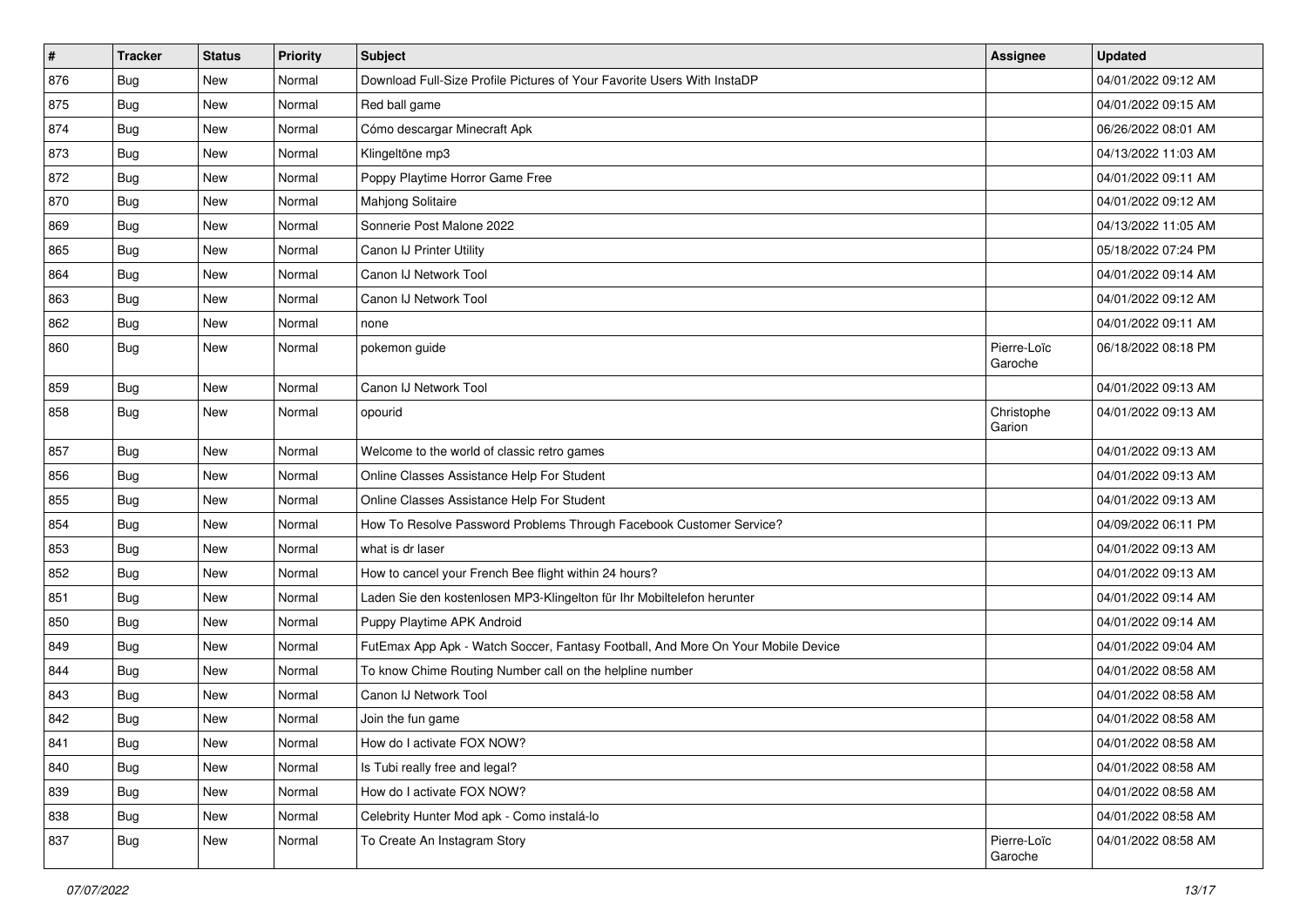| $\vert$ # | <b>Tracker</b> | <b>Status</b> | <b>Priority</b> | <b>Subject</b>                                                | <b>Assignee</b>        | <b>Updated</b>      |
|-----------|----------------|---------------|-----------------|---------------------------------------------------------------|------------------------|---------------------|
| 836       | <b>Bug</b>     | New           | Normal          | What Is The Required Amount To Pay As Cash App Clearance Fee? |                        | 04/01/2022 09:00 AM |
| 835       | Bug            | <b>New</b>    | Normal          | Build your strong army with Taming io                         |                        | 04/01/2022 08:59 AM |
| 834       | Bug            | New           | Normal          | Grasp the secret to relieve stress and fatigue                |                        | 04/01/2022 08:57 AM |
| 833       | <b>Bug</b>     | <b>New</b>    | Normal          | Does Direct Deposit Hit Chime- seek Chime Customer Service    |                        | 04/01/2022 08:59 AM |
| 832       | <b>Bug</b>     | <b>New</b>    | Normal          | Choque Royale Mod Apk                                         |                        | 04/01/2022 08:59 AM |
| 831       | Bug            | <b>New</b>    | Normal          | Build and shoot                                               |                        | 05/29/2022 04:47 PM |
| 830       | Bug            | New           | Normal          | Poppy Playtime APK                                            |                        | 06/27/2022 10:31 PM |
| 829       | Bug            | New           | Normal          | Write My Dissertation For Me UK                               | Pierre-Loïc<br>Garoche | 07/06/2022 02:41 AM |
| 828       | Bug            | <b>New</b>    | Normal          | Nursery management                                            |                        | 06/28/2022 12:10 PM |
| 827       | Bug            | New           | Normal          | Come To Know The Required Steps To Unlock Cash App Account    |                        | 04/01/2022 08:59 AM |
| 826       | Bug            | <b>New</b>    | Normal          | How to Dowload MXL TV Premium                                 |                        | 05/26/2022 03:34 PM |
| 825       | Bug            | <b>New</b>    | Normal          | Lucky Patcher Download                                        |                        | 07/05/2022 09:19 AM |
| 822       | <b>Bug</b>     | New           | Normal          | Dowload Your Boyfriend Game                                   |                        | 07/06/2022 07:09 AM |
| 821       | Bug            | <b>New</b>    | Normal          | Nicoo - A Review of the Popular Battle Royale Game            |                        | 06/28/2022 08:30 AM |
| 820       | Bug            | New           | Normal          | Metal Slug Apk para Android                                   |                        | 07/05/2022 10:50 AM |
| 819       | <b>Bug</b>     | <b>New</b>    | Normal          | Metal Slug Apk para Android                                   |                        | 06/27/2022 09:35 AM |
| 818       | Bug            | <b>New</b>    | Normal          | Have you ever played a basketball game?                       | Corentin<br>Lauverjat  | 04/01/2022 08:55 AM |
| 817       | Bug            | <b>New</b>    | Normal          | Pacman 30th Anniversary                                       |                        | 07/07/2022 02:33 AM |
| 816       | Bug            | <b>New</b>    | Normal          | Play Scribble io fun with everyone                            |                        | 07/02/2022 10:43 AM |
| 815       | <b>Bug</b>     | <b>New</b>    | Normal          | how do i call cash app customer service                       | Xavier Thirioux        | 07/04/2022 12:34 PM |
| 814       | <b>Bug</b>     | <b>New</b>    | Normal          | Stage Fright Cure                                             | Pierre-Loïc<br>Garoche | 06/28/2022 12:31 AM |
| 811       | Bug            | <b>New</b>    | Normal          | Canon IJ Network Tool                                         |                        | 07/03/2022 03:22 PM |
| 809       | Bug            | <b>New</b>    | Normal          | Smash Karts - immerse yourself in the exciting race           |                        | 07/04/2022 07:42 PM |
| 808       | <b>Bug</b>     | New           | Normal          | Sinnvolle Guten-Morgen-Grüße                                  |                        | 07/03/2022 07:27 PM |
| 807       | <b>Bug</b>     | New           | Normal          | 1v1Battle is a strategic action 'Build and shoot' game        |                        | 06/27/2022 06:52 AM |
| 805       | Bug            | New           | Normal          | Ketamine Online Store                                         | Christophe<br>Garion   | 07/01/2022 02:49 AM |
| 804       | Bug            | New           | Normal          | Review                                                        |                        | 07/07/2022 02:17 AM |
| 802       | Bug            | New           | Normal          | Who Is an ETL Engineer                                        |                        | 07/05/2022 11:30 PM |
| 801       | <b>Bug</b>     | New           | Normal          | Who Is an ETL Engineer                                        |                        | 07/06/2022 07:02 AM |
| 800       | <b>Bug</b>     | New           | Normal          | Who Is an ETL Engineer                                        |                        | 07/06/2022 12:39 AM |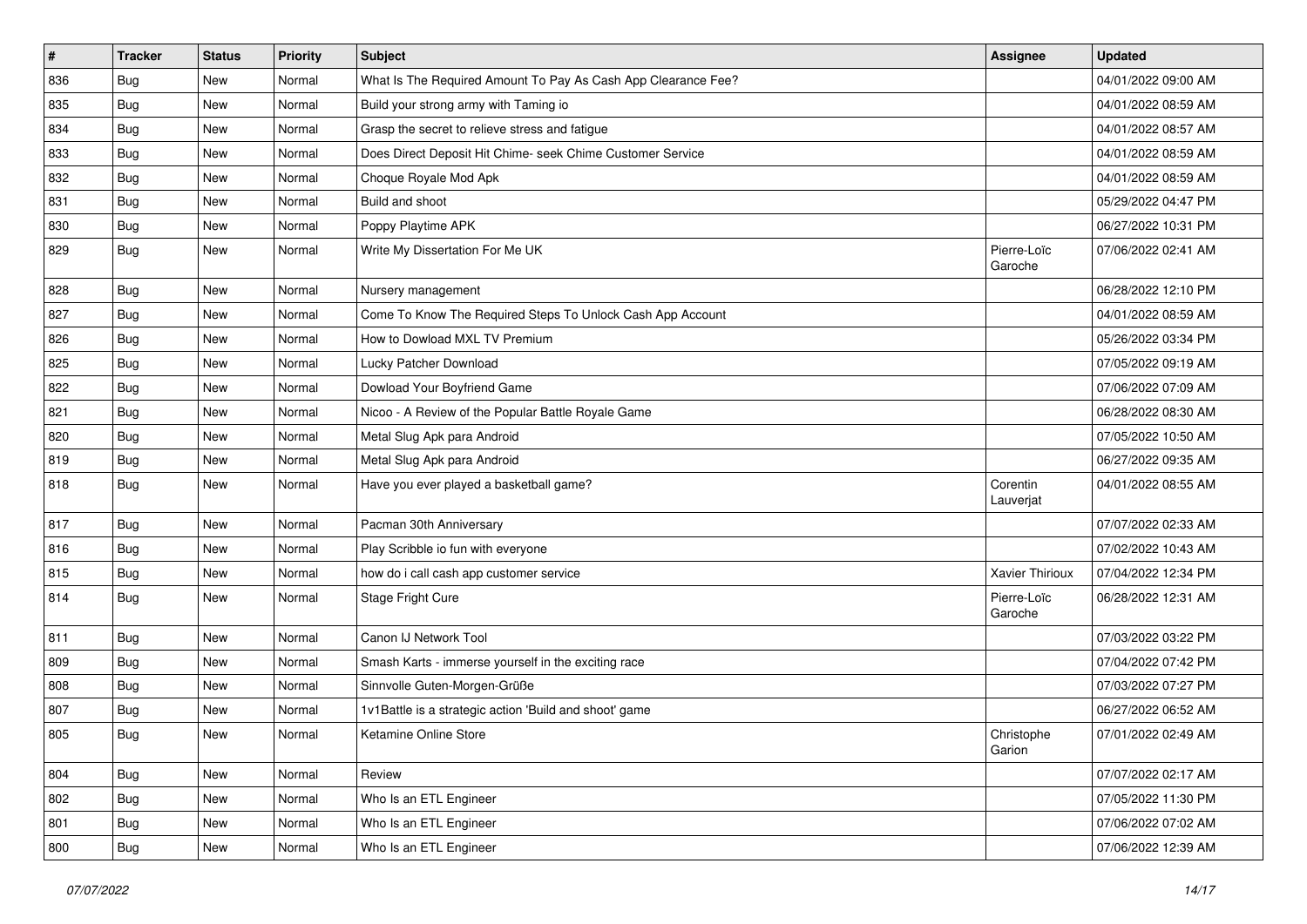| $\vert$ # | <b>Tracker</b> | <b>Status</b> | <b>Priority</b> | Subject                                                                       | <b>Assignee</b>        | <b>Updated</b>      |
|-----------|----------------|---------------|-----------------|-------------------------------------------------------------------------------|------------------------|---------------------|
| 799       | <b>Bug</b>     | New           | Normal          | Who Is an ETL Engineer                                                        |                        | 07/04/2022 10:42 AM |
| 798       | Bug            | <b>New</b>    | Normal          | Who Is an ETL Engineer                                                        |                        | 07/05/2022 11:49 PM |
| 797       | Bug            | <b>New</b>    | Normal          | Psychedelic                                                                   | Christophe<br>Garion   | 07/06/2022 12:46 AM |
| 796       | Bug            | <b>New</b>    | Normal          | How Does Cash App ++ actually work and What is the process of it              |                        | 07/02/2022 11:27 PM |
| 795       | Bug            | New           | Normal          | Drift Boss - Exciting Race                                                    |                        | 07/06/2022 05:00 AM |
| 792       | <b>Bug</b>     | <b>New</b>    | Normal          | What is Google Camera Mod?                                                    |                        | 06/27/2022 10:20 AM |
| 791       | Bug            | New           | Normal          | Samsnung TV Plus is not working                                               |                        | 04/01/2022 09:03 AM |
| 790       | Bug            | New           | Normal          | My app                                                                        |                        | 04/01/2022 09:03 AM |
| 789       | Bug            | <b>New</b>    | Normal          | Full version                                                                  |                        | 07/06/2022 09:44 PM |
| 788       | Bug            | New           | Normal          | Intro Maker Mod APK                                                           |                        | 07/05/2022 01:50 AM |
| 787       | Bug            | <b>New</b>    | Normal          | Assured Assignment Help                                                       |                        | 07/07/2022 01:25 AM |
| 786       | Bug            | <b>New</b>    | Normal          | Best Assignment Help in Australia & UK                                        |                        | 07/05/2022 07:30 PM |
| 785       | Bug            | New           | Normal          | How To Get Money Off Cash App Without Card Or With A Card?                    |                        | 07/06/2022 05:26 AM |
| 784       | Bug            | <b>New</b>    | Normal          | How To Add Money On Cash App Card And Check The Funds?                        |                        | 07/06/2022 03:08 AM |
| 783       | Bug            | New           | Normal          | How Do I Determine The Reasons And Solutions To Fix Cash App Transfer Failed? |                        | 07/05/2022 04:03 AM |
| 782       | <b>Bug</b>     | New           | Normal          | Comment faire une sonnerie téléphonique                                       |                        | 07/05/2022 01:35 AM |
| 781       | Bug            | <b>New</b>    | Normal          | Free Whatsapp Group to Join                                                   |                        | 07/05/2022 02:19 AM |
| 780       | Bug            | <b>New</b>    | Normal          | Best Whatsapp Modified APKs                                                   | Pierre-Loïc<br>Garoche | 07/04/2022 02:09 AM |
| 777       | <b>Bug</b>     | New           | Normal          | Obtain driving instructions using Google Maps.                                |                        | 07/06/2022 07:35 AM |
| 776       | Bug            | New           | Normal          | Wibargain                                                                     |                        | 07/06/2022 01:36 AM |
| 775       | Bug            | <b>New</b>    | Normal          | cash app                                                                      |                        | 02/14/2022 08:20 AM |
| 774       | <b>Bug</b>     | New           | Normal          | Follow proper initiatives                                                     |                        | 07/05/2022 06:06 AM |
| 773       | Bug            | <b>New</b>    | Normal          | Spades - Play online free                                                     |                        | 07/06/2022 12:39 AM |
| 772       | Bug            | <b>New</b>    | Normal          | united airlines baggage policy                                                |                        | 07/04/2022 12:27 AM |
| 771       | Bug            | New           | Normal          | united airlines baggage policy                                                |                        | 07/05/2022 09:19 AM |
| 770       | <b>Bug</b>     | <b>New</b>    | Normal          | Canon IJ Network Tool                                                         |                        | 07/06/2022 12:15 PM |
| 769       | Bug            | New           | Normal          | check my cash app                                                             |                        | 07/06/2022 01:35 PM |
| 768       | Bug            | New           | Normal          | Where can you buy best jackets online?                                        |                        | 07/04/2022 04:44 PM |
| 767       | <b>Bug</b>     | <b>New</b>    | Normal          | apkmod                                                                        |                        | 07/05/2022 11:57 AM |
| 766       | <b>Bug</b>     | New           | Normal          | Pobreflix Mod APK Review                                                      |                        | 07/04/2022 09:29 PM |
| 765       | Bug            | New           | Normal          | Follow proper initiatives to check my cash app                                |                        | 07/04/2022 07:06 PM |
| 764       | Bug            | New           | Normal          | What is available to see what I can watch HBO Max?                            |                        | 07/04/2022 12:11 PM |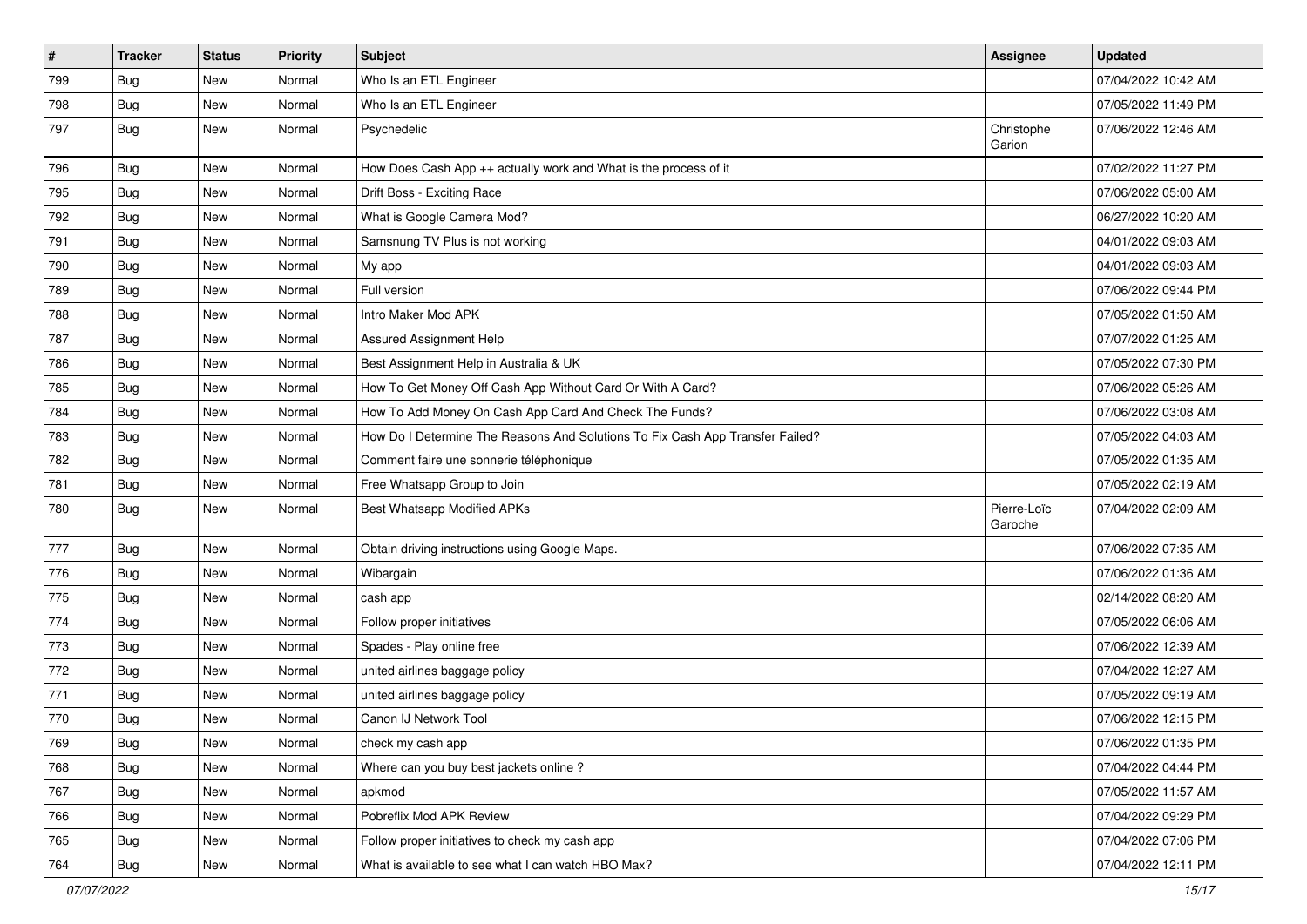| $\pmb{\#}$ | <b>Tracker</b> | <b>Status</b> | Priority | Subject                                                                                             | <b>Assignee</b>        | <b>Updated</b>      |
|------------|----------------|---------------|----------|-----------------------------------------------------------------------------------------------------|------------------------|---------------------|
| 762        | <b>Bug</b>     | New           | Normal   | How To Add Money To A Cash App Card If Struggling With Low Amount?                                  |                        | 06/29/2022 10:53 AM |
| 761        | Bug            | New           | Normal   | What is it about basketball that makes it so popular in the United States?                          | Corentin<br>Lauverjat  | 07/05/2022 11:09 AM |
| 760        | Bug            | New           | Normal   | apkmod                                                                                              |                        | 06/27/2022 04:13 PM |
| 759        | Bug            | New           | Normal   | Canon IJ Network Tool                                                                               | Pierre-Loïc<br>Garoche | 07/04/2022 09:13 AM |
| 758        | Bug            | New           | Normal   | How Do I Study Consistently For Hours?                                                              |                        | 06/27/2022 12:49 AM |
| 757        | <b>Bug</b>     | New           | Normal   | Why Is Issue of Car Maintenance so Famous for the Consumers?                                        |                        | 04/01/2022 09:01 AM |
| 754        | Bug            | New           | Normal   | Cómo descargar tonos gratis de teléfono celular                                                     |                        | 07/05/2022 11:29 PM |
| 753        | Bug            | New           | Normal   | onlineessaygrader                                                                                   |                        | 06/28/2022 05:55 AM |
| 752        | Bug            | New           | Normal   | Plagerism checker                                                                                   |                        | 06/26/2022 06:33 PM |
| 750        | Bug            | New           | Normal   | Create a Report Template                                                                            |                        | 07/04/2022 04:40 PM |
| 749        | Bug            | New           | Normal   | The Best Bubble Shooter Game for Android                                                            |                        | 07/06/2022 11:51 AM |
| 748        | <b>Bug</b>     | New           | Normal   | Il y a quelques façons d'obtenir des sonneries gratuites pour votre iPhone                          |                        | 06/26/2022 11:24 PM |
| 747        | Bug            | New           | Normal   | How to Install Tyflex Plus on Your Android Device                                                   |                        | 07/07/2022 12:35 AM |
| 744        | Bug            | New           | Normal   | <b>Pixel Survive</b>                                                                                |                        | 06/28/2022 05:13 AM |
| 743        | Bug            | New           | Normal   | They promote 'pixel art' contests and a 'game jam' related to the work and figure of Carlos Casares |                        | 06/28/2022 12:04 PM |
| 742        | Bug            | New           | Normal   | How Long Does Cash App Support Take To Respond For A Better Support?                                |                        | 07/04/2022 11:48 PM |
| 741        | <b>Bug</b>     | New           | Normal   | <b>Blockchain Technology Solutions</b>                                                              |                        | 07/05/2022 07:25 AM |
| 739        | Bug            | New           | Normal   | law dissertation help                                                                               |                        | 06/27/2022 06:12 PM |
| 738        | <b>Bug</b>     | New           | Normal   | How Much Amount Do I Get Using The Referral Code For Cash App?                                      |                        | 06/27/2022 03:58 PM |
| 737        | Bug            | New           | Normal   | How Do I Talk To A Live Person At Facebook If Anything Is Doubtful?                                 |                        | 06/27/2022 09:59 PM |
| 736        | Bug            | New           | Normal   | I Want to Edit in My Website (transfer-factor.net) Unfortunately, Unable to Edit It                 |                        | 06/24/2022 07:32 AM |
| 735        | <b>Bug</b>     | New           | Normal   | A quick fix of how to get money back from cash app stocks                                           |                        | 07/06/2022 03:00 PM |
| 734        | Bug            | New           | Normal   | DR. STRANGE: Multiverse of Scheduling Madness!                                                      |                        | 06/28/2022 07:07 AM |
| 733        | <b>Bug</b>     | New           | Normal   | How does one go about getting a book deal?                                                          |                        | 06/28/2022 06:35 PM |
| 732        | <b>Bug</b>     | New           | Normal   | Get rectifications steps about why cash app transfer failed                                         |                        | 07/04/2022 12:38 PM |
| 731        | <b>Bug</b>     | New           | Normal   | Avail Of Cash App Customer Service If Unable To Down Cash App Mobile App?                           |                        | 07/06/2022 04:50 AM |
| 730        | Bug            | New           | Normal   | Canon IJ Network Tool                                                                               |                        | 07/05/2022 07:20 PM |
| 729        | Bug            | New           | Normal   | Canon IJ Network Tool                                                                               |                        | 06/28/2022 01:10 PM |
| 728        | Bug            | New           | Normal   | Will Cash App refund money if scammed? Hitches With Optimum Ease                                    |                        | 07/05/2022 02:45 AM |
| 727        | <b>Bug</b>     | New           | Normal   | Drive for speed simulator mod apk                                                                   | Pierre-Loïc<br>Garoche | 06/27/2022 06:33 AM |
| 726        | Bug            | New           | Normal   | Mobile Application Development Services                                                             |                        | 07/06/2022 06:41 AM |